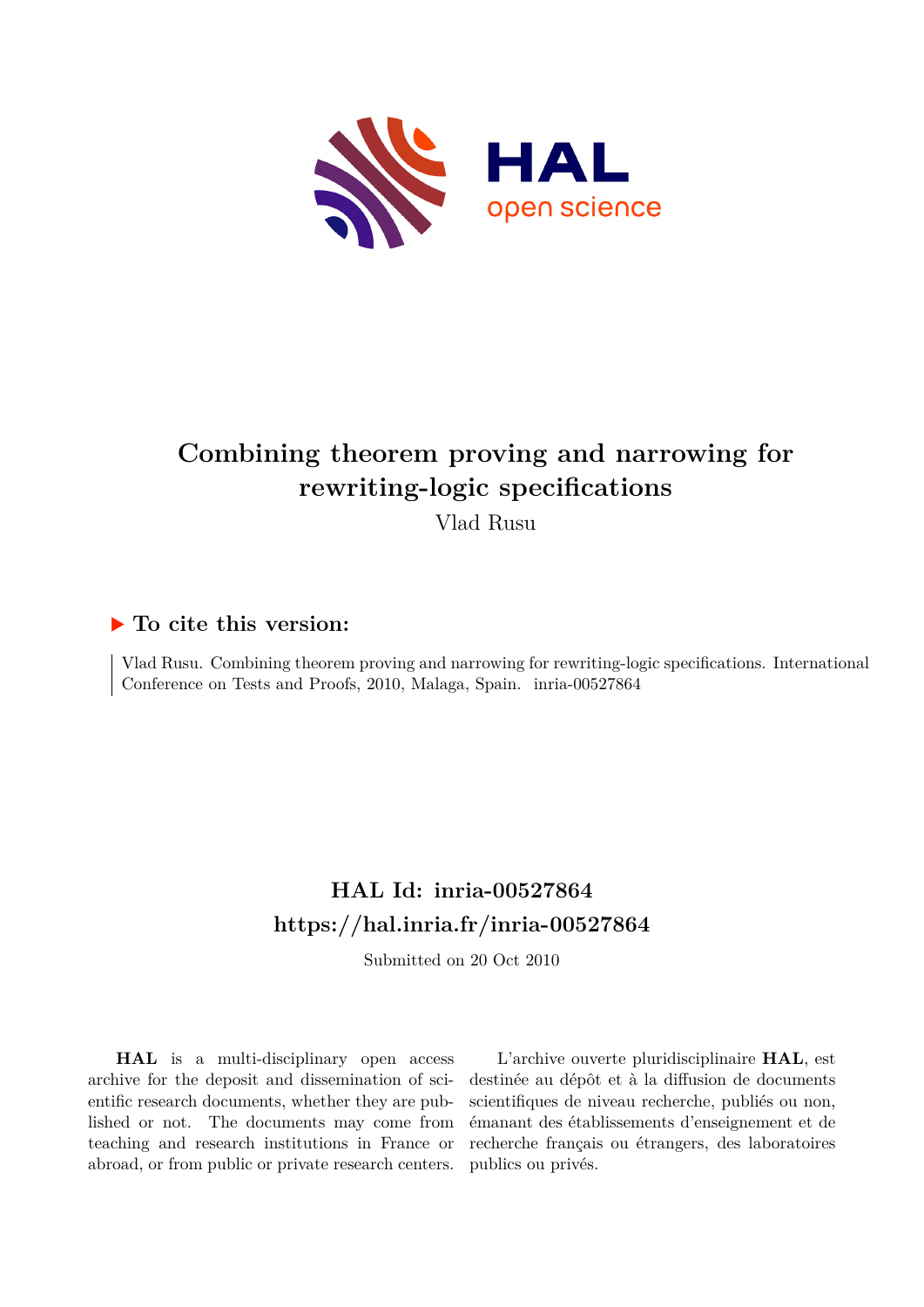## Combining Theorem Proving and Narrowing for Rewriting-Logic Specifications

Vlad Rusu

Inria Rennes Bretagne Atlantique, France Vlad.Rusu@inria.fr

Abstract. We present an approach for verifying dynamic systems specified in rewriting logic, a formal specification language implemented in the Maude system. Our approach is tailored for invariants, i.e., properties that hold on all states reachable from a given class of initial states. The approach consists in encoding invariance properties into inductive properties written in membership equational logic, a sublogic of rewriting logic also implemented in Maude. The invariants can then be verified using an inductive theorem prover available for membership equational logic, possibly in interaction with narrowing-based symbolic analysis tools for rewriting-logic specifications also available in the Maude environment. We show that it is possible, and useful, to automatically test invariants by symbolic analysis before interactively proving them.

#### 1 Introduction

Rewriting logic  $[1]$ , abbreviated as RL in this paper, is a formal specification language, in which a system's dynamics can be expressed by means of rewrite rules over a system's state defined in some version of equational logic. The adequacy of rewriting logic for specifying dynamic systems has been demonstrated by many practical applications, including programming language semantics [\[2\]](#page-15-1), security protocols [\[3\]](#page-15-2), and bioinformatics [\[4\]](#page-15-3). There are several systems which implement different variants of this logic, including Maude  $[5]$ , Elan  $[6]$ , and CAFEOBJ  $[7]$ . Membership equational logic [\[8\]](#page-15-7), hereafter called MEL in this paper, is the logic implemented in Maude as RL's underlying equational logic.

The Maude system [\[5\]](#page-15-4) consists of a language for expressing RL and MEL specifications, and a set of tools for analysing such specifications and verifying them against user-defined properties. The automatic tools provided by the Maude system include an enumerative, finite state-space searching tool and an enumerative, finite-state model checker for linear temporal logic properties [\[9\]](#page-15-8) and also for an extension of it called linear temporal logic of rewriting [\[10\]](#page-16-0). A symbolic state exploration tool based on narrowing techniques has also recently been made available in Maude [\[11\]](#page-16-1), and narrowing-based symbolic model checking for linear temporal logic has also been studied [\[12\]](#page-16-2). Infinite-state rewriting logic specifications can be verified in Maude with respect to temporal-logic properties, using equations to reduce infinite-state spaces to finite-state ones [\[13\]](#page-16-3).

G. Fraser and A. Gargantini (Eds.): TAP 2010, LNCS 6143, pp. 135[–150,](#page-16-4) 2010.

<sup>-</sup>c Springer-Verlag Berlin Heidelberg 2010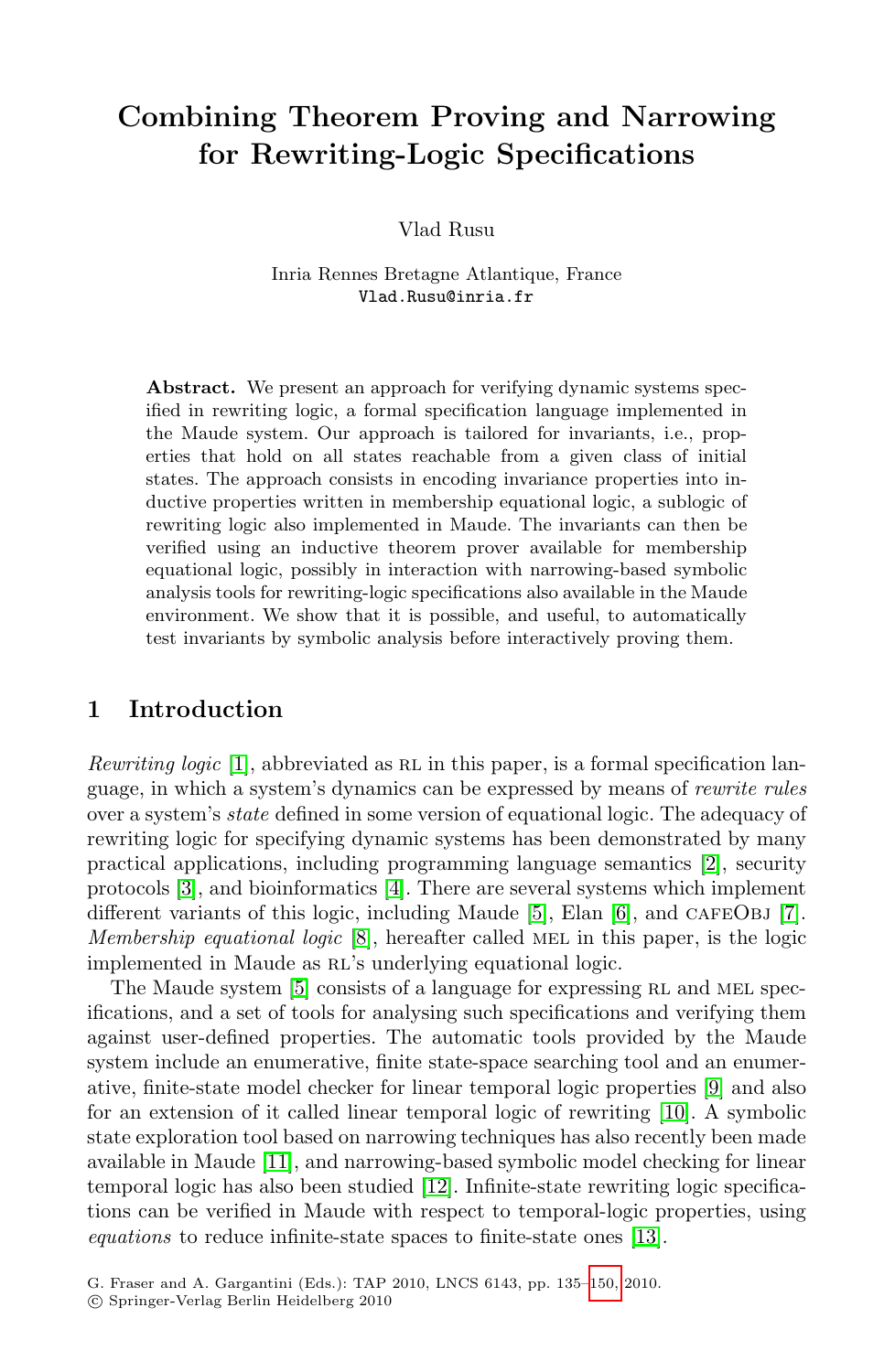Our contribution is an approach for verifying invariants of infinite-state RL specifications. Intuitively, an invariant is a predicate that holds in all states that are reachable from a given class of initial states. Our approach consists in encoding the verification of invariance properties on the reachable model of RL theories, into the verification of MEL properties on the *initial model* of MEL theories. As a consequence, invariance properties can be proved using inductive theorem provers for MEL, such as the ITP tool  $[14]$ . Since our formalisation is consistent with that underlying Maude's narrowing-based symbolic analysis tools, our theorem-proving approach can be used in interaction with them.

Specifically, we demonstrate in this paper the usefulness of symbolic simulation in helping the interactive proofs of invariants. Such proofs are performed by induction in the theorem prover, and when the induction step fails, the user must provide the theorem prover with state predicates that  $(1)$  are invariants and  $(2)$ imply the induction step. While proving (2) is typically automatic - it amounts to proving an implication, the proof of (1) typically has to be performed, again, by induction. Then, assume the user poses a "wrong" state predicate, for which (1) is not provable. Unaware of her error, she will try to prove the invariance of her predicate, also by induction in the theorem prover. The failing induction will lead her to attempt to pose yet other additional auxiliary invariants. . . in a proof effort that cannot succeed. By contrast, symbolic simulation can automatically falsify invariants by symbolically exploring the system's reachable states up to a given depth, thereby preventing the user from entering dead ends in her proofs.

The rest of the paper is organised as follows. In Section [2](#page-3-0) we provide background on mel and on rl. In Section [3](#page-6-0) we recall results about narrowing in the context of rl: the soundness and (under some conditions) the completeness of narrowing for solving reachability problems for rewriting-logic specifications [\[3\]](#page-15-2). A class of rl systems satisfying those conditions is identified, and we argue that the class is expressive enough to express many communication protocols. Hence, for systems in that class, narrowing can find all their reachable states starting from a possibly infinite set of initial states, up to a bounded depth; this property is important for our goals - testing invariants before trying to prove them.

In Section [4](#page-7-0) we define the notion of a MEL invariant  $\varphi$  of a RL specification R starting from an initial (possibly, infinite) set of states denoted by a (possibly, non-ground) term  $t_0$ , as follows:  $\varphi$  is provable in the initial model of the underlying MEL theory E of R, for all states reachable in R from initial states.

The core of the approach is presented in Section [5.](#page-8-0) First, we define an automatic translation that takes a RL theory  $R$  and a (possibly, non-ground) term  $t_0$ , and generates a MEL theory  $\mathcal{M}(\mathcal{R}, t_0)$ , which enriches the MEL subtheory of  $\mathcal{R}$ with a new sort, called *Reachable*, and with the membership axioms that inductively define this sort. We then show  $(\dagger)$  if  $R$  is topmost, then, for ground terms t, and up to equality modulo the equations  $E$  of  $\mathcal{R}$ , the statements "being of sort Reachable in  $\mathcal{M}(\mathcal{R}, t_0)$ " and "being reachable in the reachability model of R from ground instances of  $t_0$ " are equivalent. Next, we use the  $\mathcal{M}(\mathcal{R}, t_0)$  theory to give an alternative definition of an *invariant*  $\varphi$  of a RL theory R starting from a possibly non-ground term  $t_0$ , as follows:  $\varphi(t)$  is provable in the initial model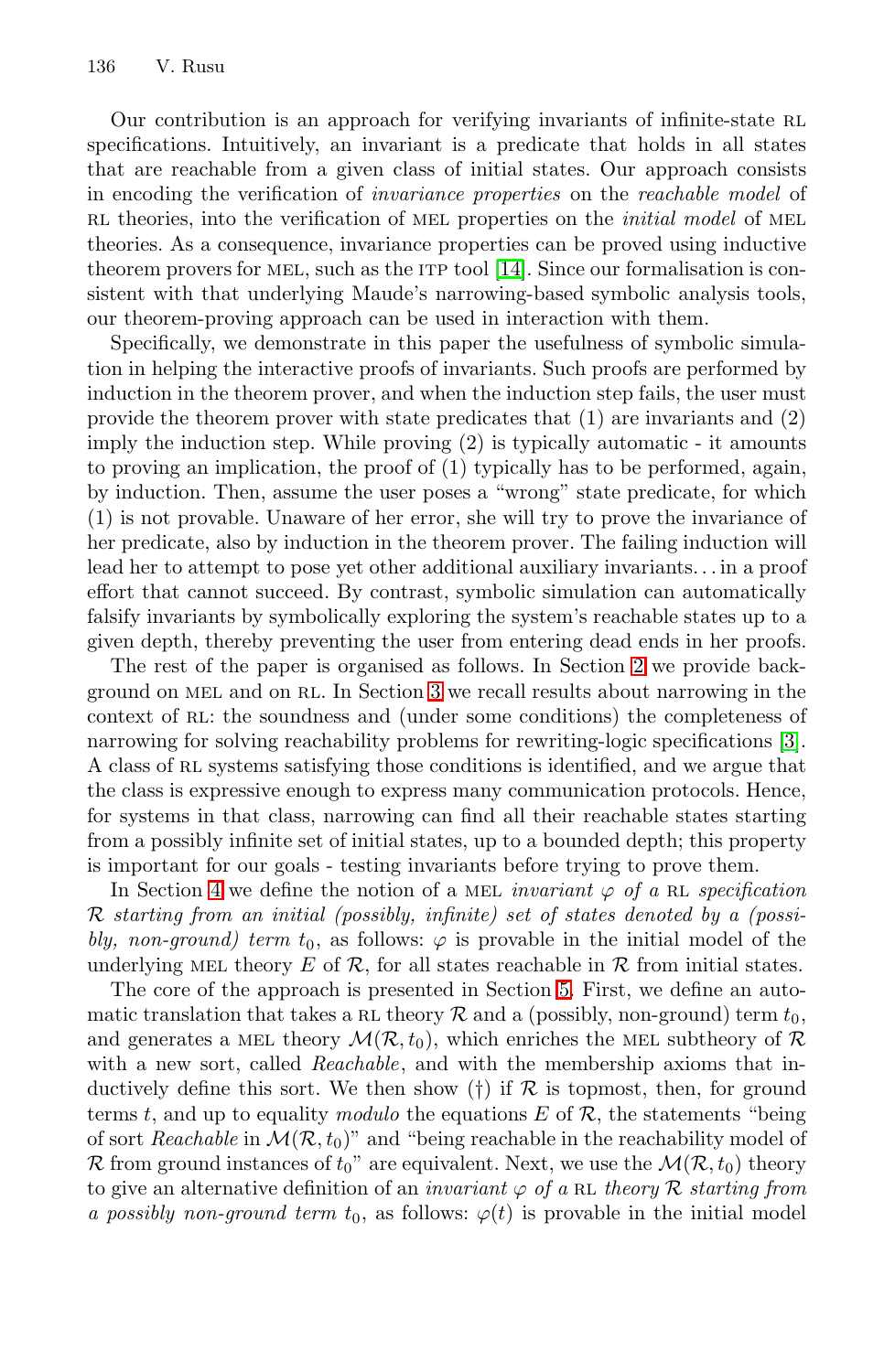of the MEL subtheory of  $\mathcal{R}$ , for all ground terms t that have sort *Reachable* in  $\mathcal{M}(\mathcal{R}, t_0)$  (again, up to equality modulo E). That the two given definitions of invariance are equivalent follows from (†). The advantage of the second definition is that it allows us to prove invariants of rl specifications by induction on the sort Reachable, using existing inductive theorem provers for MEL such as Maude's itp. Section [6](#page-11-0) illustrates the theorem-proving of invariants integrated with narrowing-based symbolic falsification of invariants on a Bakery mutualexclusion algorithm. Section [7](#page-12-0) discusses related and future work, and concludes.

#### <span id="page-3-0"></span>2 Membership Equational Logic and Rewriting Logic

We briefly present membership equational logic and rewriting logic [\[1](#page-15-0)[,8,](#page-15-7)[11\]](#page-16-1).

A membership equational logic (MEL) signature is a tuple  $(K, \Sigma, S)$  where K is a set of kinds,  $\Sigma$  is a  $K^* \times K$  indexed family of function symbols  $\Sigma =$  ${\{\Sigma_{w,k}\}}_{(w,k)\in K^*\times K}$ , and  $S = {\{S_k\}}_{k\in K}$  is a pairwise disjoint K-indexed family of sets of *sorts* - where  $S_k$  is the set of sorts of kind k. A signature  $(K, \Sigma, S)$ is often denoted simply by  $\Sigma$ ; then,  $T_{\Sigma}$  denotes the set of ground terms over signature Σ. Given a set  $X = \{x_1 : k_1, \ldots, x_n : k_n\}$  of kinded variables,  $T_{\Sigma}(X)$ denotes the set of terms with free variables in the set X. Similarly,  $T_{\Sigma,k}$  and  $T_{\Sigma,k}(X)$  denote, respectively, the set of ground terms of kind k and the set of terms of kind k with free variables in the set  $X$ . A MEL atomic formula over  $(K, \Sigma, S)$  is either an equality  $t = t'$ , where t and t' are terms in  $T_{\Sigma, k}(X)$ , for some kind  $k \in K$ , or a membership assertion t: s, where t is a term in  $T_{\Sigma,k}(X)$ and s is a sort in  $S_k$ , for some kind  $k \in K$ . A MEL sentence is a Horn clause

<span id="page-3-1"></span>
$$
(\forall X)t = t' \text{ if } C, \text{ or } (1)
$$

$$
(\forall X)t:s \text{ if } C \tag{2}
$$

where the *condition* C has the form  $\bigwedge_{i\in I} (u_i = v_i) \wedge \bigwedge_{j\in J} (w_j : s_j)$ , for some finite sets of indices  $I, J$ . Sentences of the form  $(1)$  are called *conditional equations*, and sentences of the form [\(2\)](#page-3-1) are called conditional memberships. A sentence is unconditional when it does not have a condition.

A MEL theory is a tuple  $\mathcal{M} = (\Sigma, E)$  that consists of a MEL signature  $\Sigma$  and a set of MEL sentences over  $\Sigma$ . MEL has a complete deduction system [\[8\]](#page-15-7), in the sense that a formula  $\varphi$  is provable from the sentences of a theory  $(\Sigma, E)$ , denoted as  $(\Sigma, E) \vdash \varphi$  (or simply  $E \vdash \varphi$ ), if and only  $\varphi$  is semantically valid, i.e., it holds in all the models of that theory. The standard model of a specification is called its initial model [\[8\]](#page-15-7). In the initial model, sorts are sets of equivalence classes of ground terms modulo the equations E, where two ground terms  $t, t'$  are in the same equivalence class, denoted by  $t =_E t'$ , iff  $E \vdash (\forall \emptyset)t = t'$ . We write  $E \vdash_{ind} (\forall X) \varphi$  to say that the sentence  $\varphi$  holds in the initial model of  $(\varSigma, E)$ .

Example 1. The specification NAT in Figure [1](#page-4-0) defines natural numbers with addition. In the initial model of  $NAT$ , the natural number  $n \geq 1$  is represented by the "sum"  $1 + \cdots + 1$  of length n, and the term 0 represents the number 0.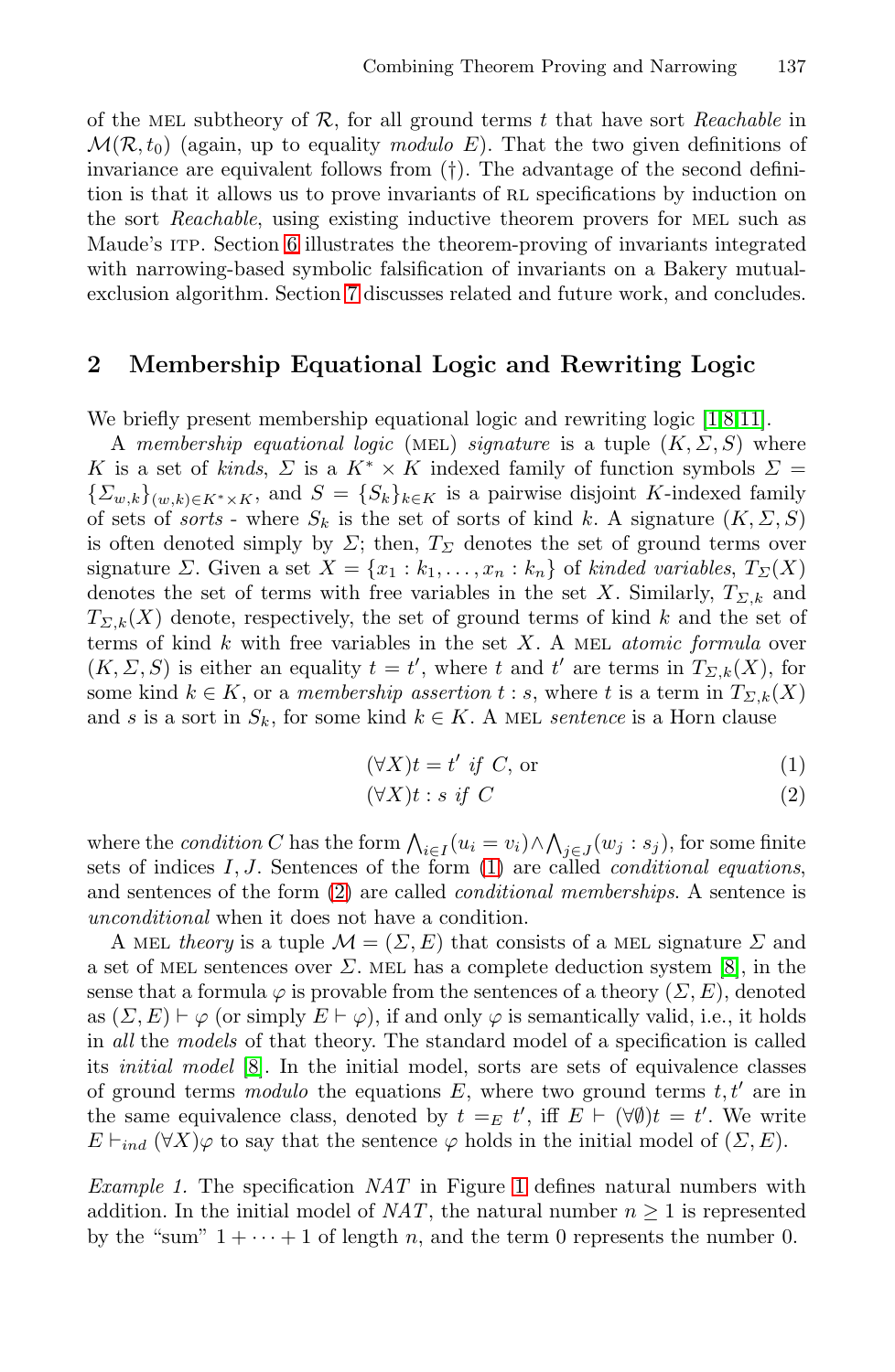$$
K_{NAT} = \{Nat\} \text{ with } S_{Nat?} = \{Nat\}. \\
\sum_{NAT(\lambda, Nat); Nat; Nat; Nat; l = 0, 1} \{ n \}.
$$
\n
$$
S_{NAT(\lambda, Nat; Nat; Nat; l = 1, 1)} = \{ + \}.
$$
\n
$$
K_{NAT} = \begin{cases} 0: Nat, \\ 1: Nat, \\ (\forall N) 0 + N = N \\ (\forall N, M) N + M = M + N \\ (\forall N, M, P) (N + M) + P = N + (M + P) \end{cases}
$$

<span id="page-4-0"></span>Fig. 1. A specification of natural numbers

Note the three equations for associativity, communitativity, and unity (ACU). These axioms can either be declared explicitly, or they can be attached to the  $"$ +" operator as so-called *equational attributes*. For our purposes we use the former solution with theorem proving, and the latter one with narrowing. The main reason is that Maude's itp theorem prover that we use does not handle ACU operators. In contrast, unification (an essential part of the narrowing-based symbolic analysis, which we also use) is finitary and complete for ACU operators, provided they are not defined by other equations (or provided the remaining equations have certain technical properties) [\[15\]](#page-16-6). The finiteness and completeness of ACU-unification are important for the completeness of narrowing as a symbolic simulation technique for a class of rewriting-logic specifications expressive enough to encode typical communication protocols. We shall come back to this issue at the end of Section [3](#page-6-0) after we present rewriting logic and narrowing.

A rewriting logic (RL) theory is a tuple  $\mathcal{R} = (K, \Sigma, S, E, R)$ , - often abbreviated as  $(\Sigma, E, R)$  - where  $(K, \Sigma, S, E)$  is a MEL theory and R is a set of *rewrite* rules (ρ)  $(\forall X)$   $l \rightarrow r$  if C where  $l, r \in T_{\Sigma,k}(X)$  for some kind k that depends on the rule, and the condition C has the form  $\bigwedge_{i\in I} (u_i = v_i) \wedge \bigwedge_{j\in J} (w_j : s_j)$ for some finite sets of indices  $I$  and  $J$ ; that is, like for MEL sentences, we consider that only equations and memberships are allowed in the conditions of the rules. Note that in its most general form [\[16\]](#page-16-7) rewriting logic also allows for *rewrites* in conditions and frozen arguments, which we do not consider here. Moreover, we shall only consider *topmost* theories [\[3\]](#page-15-2): a theory is *topmost* if there exists a certain kind  $k \in K$  such that (i) for all rewrite rules of the above form,  $l, r \in T_{\Sigma,k}(X)$ , and (ii) no operation in  $\Sigma$  takes arguments of the kind k. Many authors have shown the adequacy of RL for specifying dynamic systems (including the restricted topmost theories [\[3\]](#page-15-2) - "almost" all distributed systems can be so described). The idea is to specify the system's state *kind* by equations and membership axioms, and the system's dynamics by (topmost) rewrite rules over the kind of states.

<span id="page-4-1"></span>Example 2. Mutual exclusion of two processes to a resource can be ensured by the so-called Bakery algorithm. The processes can be in modes Sleep (not interested in obtaining the resource), Try (when they are trying to obtain the resource) and Critical (when they have the resource). To control transitions between these modes, each process has a ticket, which is a natural number. The main idea is that a process gets the resource when it has the smallest ticket (because that process has been trying to get the resource for the longest time), or, alternatively, when the other process is not interested in getting the resource.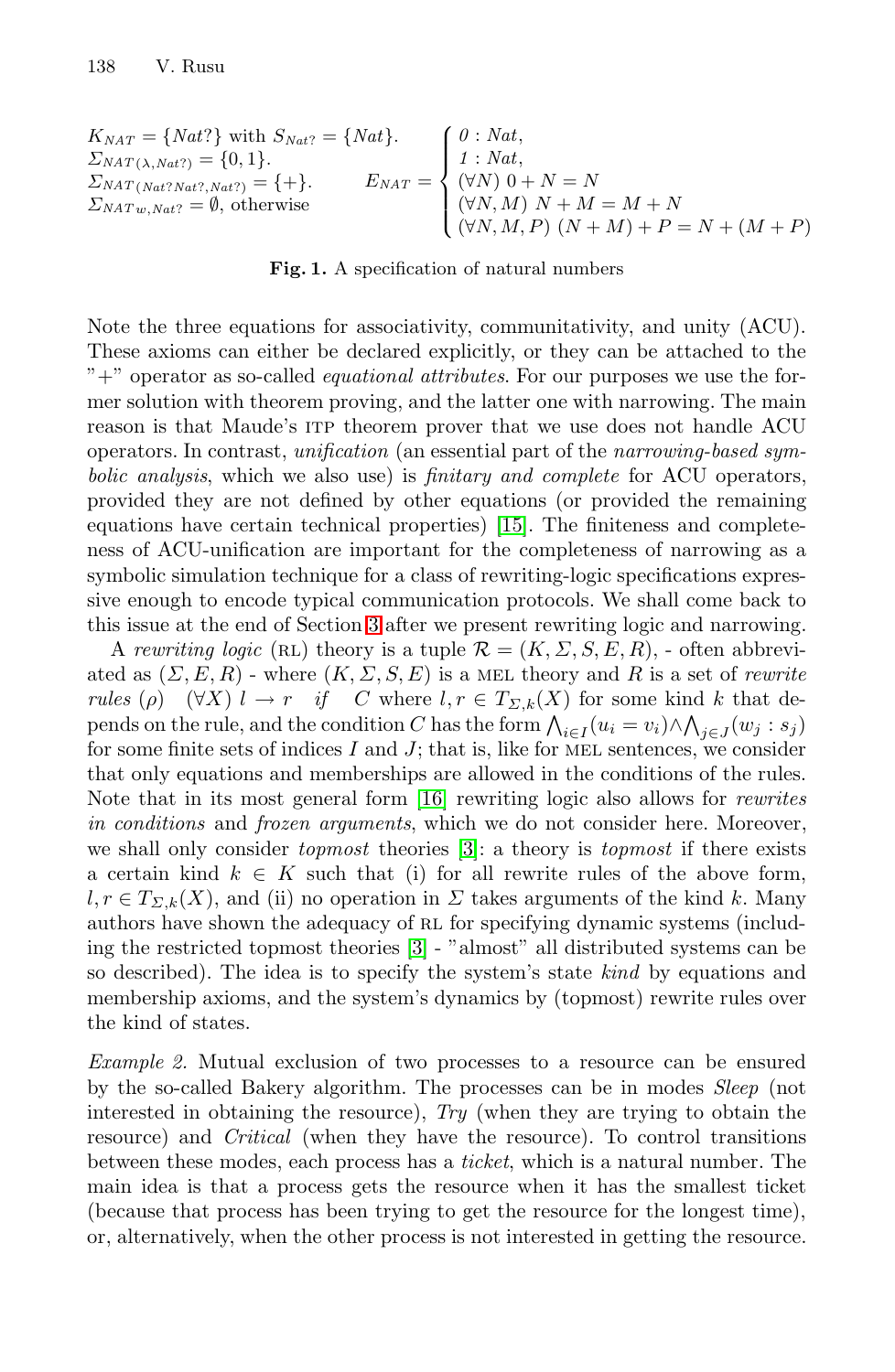To specify the system as a RL theory  $\beta A\mathcal{K}$  we use the specification  $NAT$  of natural numbers with addition in Figure [1,](#page-4-0) as well as a (trivial) specification of the kind  $Mode$ ? with the only sort Mode, and the three constants S, T, and C of the sort *Mode*. The states of the system are built using a constructor  $\langle \ldots \rangle$  that takes two modes and two natural numbers and returns a term in the sort State. The evolution of the system is described by the rewrite rules in Figure [2.](#page-5-0)

Here,  $l_1$  and  $l_2$  are variables of the sort *Mode* and  $t_1, t_2, x$  are variables of the sort Nat. We describe the evolution of the first process (the left-hand side column); the evolution of the second process, in the right-hand side column, is similar.

 $\langle S, l_2, t_1, t_2 \rangle \rightarrow \langle T, l_2, t_2 +1, t_2 \rangle$  $\langle T, l_2, t_1, 0 \rangle \rightarrow \langle C, l_2, t_1, 0 \rangle$  $\langle T, l_2, t_1, t_1+x+1 \rangle \rightarrow \langle C, l_2, t_1, t_1+x+1 \rangle$  $\langle C, l_2, t_1, t_2 \rangle \rightarrow \langle S, l_2, 0, t_2 \rangle$  $\langle l_1, S, t_1, t_2 \rangle \rightarrow \langle l_1, T, t_1, t_1 + 1 \rangle$  $\langle l_1, T, 0, t_2 \rangle \rightarrow \langle l_1, C, 0, t_2 \rangle$  $\langle l_1, T, t_2+x+1, t_2 \rangle \rightarrow \langle l_1, C, t_2+x+1, t_2 \rangle$  $\langle l_1, C, t_1, t_2 \rangle \rightarrow \langle l_1, S, t_1, 0 \rangle$ 

<span id="page-5-0"></span>Fig. 2.  $\beta \mathcal{A} \mathcal{K}$ : Bakery algorithm. We only use *unconditional* rewrite rules, since conditional narrowing is outside the scope of Maude's current implementation of narrowing.

The first rule moves the process from the *Sleep* to the Try mode, and changes the value of its ticket  $t_1$ , by "assigning" to it the term  $t_2 + 1$ . Then, the first process may move to the Critical mode if (a) the other process has its ticket equal to 0, or (b) the first process has the smallest ticket. The latter condition is obtained by having the ticket of the second process denoted by the term  $t_1+x+1$ , for some x of the sort  $Nat$ , where  $t_1$  is the ticket of the first process. Finally, the first process goes back to the *Sleep* mode and sets its ticket back to zero.

Assume that we want to simulate the behaviours of the  $\beta\mathcal{AK}$  starting from a possibly infinite class of initial states. Let the initial states be denoted by the term  $\langle S, S, t, t \rangle$ , in which both processes are in the *Sleep* modes and have the same initial value t for their tickets, where t is a variable of the sort  $Nat$  - the actual initial value of the tickets is left unspecified. The desired simulation cannot be performed using Maude's enumerative state-exploration tools, because those tools require a unique initial state, i.e., a ground term. By contrast, narrowing can simulate the executions of our system, starting from a non-ground term.

Reachability. The notation  $\mathcal{R} \vdash (\forall X) t_0 \rightarrow t$  expresses the fact that the term  $t \in T_\Sigma(X)$  is provable from the term  $t_0 \in T_\Sigma(X)$  in the deduction system of R (which amounts to applying the rewrite rules of  $\mathcal R$  modulo the equations E of R). The reachability model [\[16\]](#page-16-7) of R is a transition system whose states are equivalence classes of ground terms modulo E. For all states  $[t]_E$ ,  $[t']_E$ , there is a transition  $[t]_E \to_{\mathcal{R}} [t']_E$  in this model iff there exists a proof  $\mathcal{R} \vdash (\forall \emptyset)t \to t'$ using exactly one rewrite rule of R. We denote by  $[t]_E \to_{\mathcal{R}}^* [t']_E$  the fact that the state  $[t']_E$  is reachable from the state  $[t]_E$  in the reachability model of  $\mathcal{R}$ .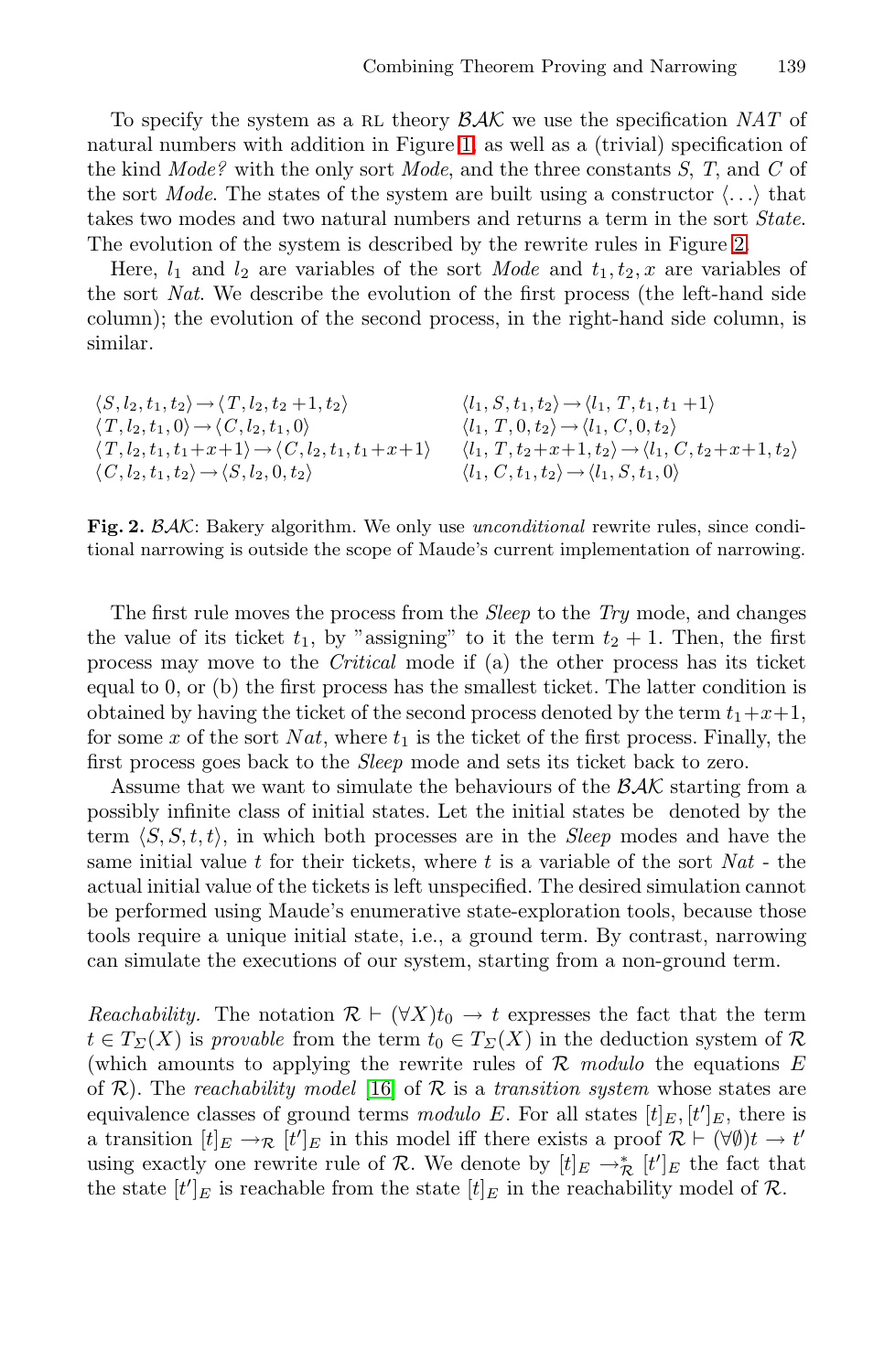#### <span id="page-6-0"></span>3 Narrowing, and a Class of Systems It Can Analyse

In the context of rewriting logic, narrowing is used for symbolically solving reachability problems [\[3](#page-15-2)[,11\]](#page-16-1) (and more generally, for symbolically model checking linear temporal-logic properties [\[12\]](#page-16-2)). We consider reachability problems of the form "given terms  $t_0 \in T_\Sigma(X)$  and  $t \in T_\Sigma$  does there exist a (ground) substitution  $\sigma: X \to T_{\Sigma}$  such that  $[t_0 \sigma]_E \to_R^* [t]_E$  holds" for topmost theories R, whose rewrite rules are *unconditional* and do not have supplementary variables in their right-hand sides wth respect to their left-hand sides - to simplify matters and to be consistent with the current implementation of narrowing in Maude.

Given a substitution  $\sigma: X \mapsto T_{\Sigma}(X)$ , we write  $t_1 \stackrel{\sigma}{\rightsquigarrow} \mathcal{R}$  if there exists in  $\mathcal{R}$ a rule ( $\rho$ ) ( $\forall X$ )  $l \rightarrow r$  such that the variables occuring in  $t_1$  and l are disjoint and such that  $E \vdash t_1 \sigma = l \sigma$  and  $E \vdash r \sigma = t_2$ . That is, it is provable in the MEL subtheory  $(\Sigma, E)$  of R that  $\sigma$  is a unifier for  $t_1$  and the left-hand side l of the rule ( $\rho$ ) and that  $\sigma$  matches the right-hand side r of the rule with the term  $t_2$ .

For  $t_1, t'_1, t_2, t'_2 \in T_\Sigma(X)$  we write  $t'_1 \stackrel{\sigma}{\leadsto} \mathcal{R}, E \ t'_2$  if  $t'_1 =_E t_1 \stackrel{\sigma}{\leadsto} \mathcal{R} \ t_2 =_E t'_2$ . The narrowing relation  $\leadsto_{\mathcal{R},E} \subseteq T_{\Sigma}(X) \times T_{\Sigma}(X)$  is defined by  $t_1 \leadsto_{\mathcal{R},E} t_2$  iff  $t_1 \stackrel{\sigma}{\leadsto}_{\mathcal{R},E}$  $t_2$  for some substitution  $\sigma$ . Let  $\leadsto_{\mathcal{R},E}^*$  be the reflexive transitive closure of  $\leadsto_{\mathcal{R},E}$ . The soundness of narrowing for solving reachability problems in Maude [\[11\]](#page-16-1) says essentially that for all terms  $t_0 \in T_\Sigma(X)$  and  $t \in T_\Sigma$ , if  $t_0 \leadsto_{\mathcal{R},E}^* t$  then there exists a ground substitution  $\sigma: X \mapsto T_{\Sigma}$  such that  $[t_0 \sigma]_E \rightarrow \mathcal{R}[t]_E$ .

On the other hand, completeness of narrowing, meaning that narrowing  $t_0 \leadsto_{\mathcal{R},E}^* t$  "finds" in some sense all solutions  $\sigma$  such that  $[t_0 \sigma]_E \to_{\mathcal{R}}^* [t]_E$ , does not hold in general, but only under some technical conditions [\[3\]](#page-15-2). The most important condition is that unification modulo  $E$  be *finitary and complete*; that is, for any equation of the form  $t_1=\mathbf{E}t_2$ , for  $t_1, t_2 \in T_{\Sigma}(X)$ , the algorithm returns a finite set of substitutions, which are all the solutions of the equation<sup>[1](#page-6-1)</sup>.

And this is precisely the case when  $E$  consists of ACU axioms for some operations in  $\Sigma$ , such as those defined for the "+" operation in our specification of natural numbers (Figure [1\)](#page-4-0), or the encoding of sets in MEL based on an ACU "union" operation. These observations are important because they suggest a class of systems that can be effectively symbolically simulated by narrowing, in the sense that narrowing eventually "reaches" all reachable states. The Bakery algorithm in Figure [2](#page-5-0) is one such system, thanks to the ACU-based definition of natural numbers given in Figure [1.](#page-4-0) More generally, finite control and possibly unbounded counters, typically encountered in such protocols, can be encoded using our ACU-based encoding of natural numbers. Even more generally, communication protocols with unordered channels also fall in this class - by encoding unordered channels using sets constructed with an ACU definition of union.

One limitation remaining is that such communication protocols often require conditions on the counters: such as, e.g., the conditions on the tickets in the

<span id="page-6-1"></span> $1$  The other conditions are (in addition to those posed at the beginning of this section) that the theory  $(\Sigma, E)$  is in the *order-sorted* fragment of MEL and that that the equations be regular and sort-preserving: left-hand and right-hand sides have the same variables, and left-hand side does not have a greater sort than right-hand side.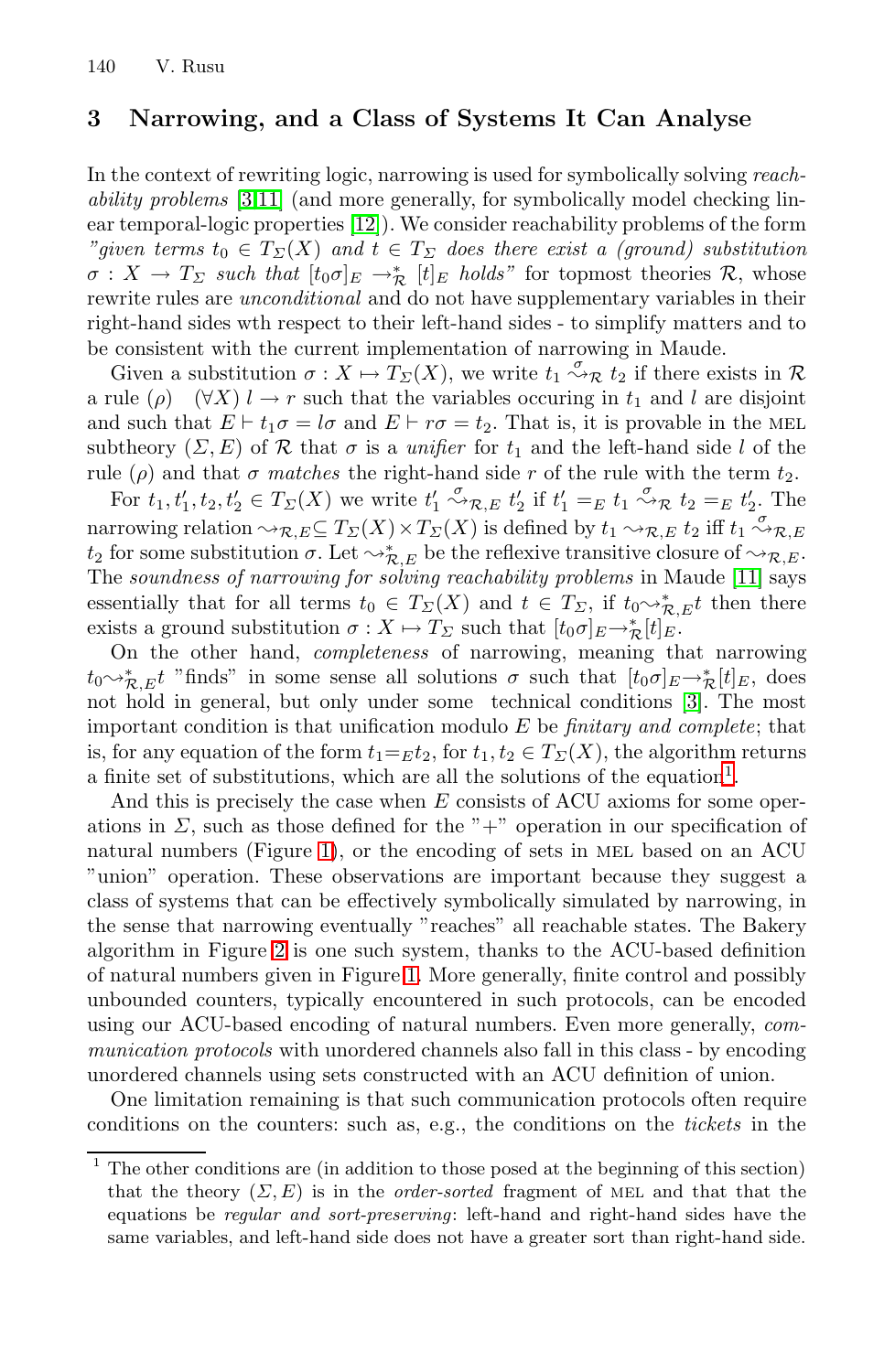Bakery algorithm. However, we can encode such affine conditions - comparisons of linear-arithmetic terms with constants - by unconditional rules, as follows. Assume a system endoded in RL having one conditional topmost rule of the form  $\langle l \rangle \to \langle r \rangle$  if  $\Sigma_{i=1}^n a_i x_i > b$  (and possibly other rules). We enrich the sort State with two integer components. The initial states will now have the form  $\langle I, \sum_{i=1}^n a_i x_i, b \rangle$ , where I is the expression denoting initial the states of the original system. Each rule except the one we are encoding, of the form  $\langle l' \rangle \Rightarrow \langle r' \rangle$  if C', becomes  $\langle l', x, y \rangle \Rightarrow \langle r', x, y \rangle$  if C' - that is, all the rules except the one we are encoding leaves the "new" components of the *State* unchanged. Our rule of interest becomes  $\langle l, x, x+n+1 \rangle \Rightarrow \langle r, x, x+n+1 \rangle$ , where the effect of checking the condition to "see" if the rule can be applied on a term is achieved by unifying the left-hand side of our rule:  $\langle l, x, x+n+1 \rangle$  with that term. By generalising this encoding to several linear-arithmetic conditions and to several rules, we obtain an unconditional system equivalent to a conditional one.

Thus, narrowing can effectively simulate a class of systems expressive enough to encode communication protocols with finite control, counters, and channels.

#### <span id="page-7-0"></span>4 Invariants of Rewrite Theories

We continue by discussing in this section the notion of *invariant* for a rewrite theory. In general, a predicate over the states of a dynamic system is an invariant if the predicate holds in all the states of the system that are reachable from a given class of initial states. To formalize this notion in the case of a system specified in a (topmost) RL theory  $\mathcal{R}$ , we have to answer the following questions:

- 1. how are the states and the dynamics to be specified?
- 2. how are the state predicates to be formalized?
- 3. when are the predicates to be considered as holding in a state?

For item  $(1)$  we adopt the usual RL representations: states are equivalence classes (modulo the equations E of  $\mathcal{R}$ ) of ground terms of a certain kind [State]. There is a possibly infinite set of initial states denoted by a term  $t_0$ , possibly with variables, of the kind  $[State]$ ; then, initial states are equivalence classes of ground instances of  $t_0$ . Regarding the dynamics of the system, it shall naturally be defined by reachability in the reachability model of  $\mathcal{R}$ .

With regards to item (2): state predicates shall be formalised by Horn sentences of the form  $(\forall x : [State])(\forall Y)\varphi$  having a free variable x of the kind  $[State]$ (and possibly other free variables in the set Y, with  $x \notin Y$ ). Finally, for item (3), a state predicate  $\varphi$  shall be considered to hold in a state t when the predicate  $\varphi(t/x)$ , obtained from  $\varphi$  by substituting the variable x with the term t, holds in the initial model of the MEL subtheory of the RL theory:  $E \vdash_{ind} (\forall Y) \varphi(t/x)$ .

In summary, when a system is specified as a topmost  $RL$  theory  $R$ , we formalize the intuitive notion of an invariant as a state predicate  $\varphi$  holding in all states are reachable from an initial state - denoted by  $\langle \mathcal{R}, t_0 \rangle \vdash_{ind} \Box \varphi$  - as follows.

<span id="page-7-1"></span>**Definition 1.**  $\langle \mathcal{R}, t_0 \rangle \vdash_{ind} \Box \varphi$  if for all ground terms  $t \in T_{\Sigma}$ , and all ground substitutions  $\sigma: X \mapsto T_{\Sigma}$ ,  $[t_0 \sigma]_E \to_{\mathcal{R}}^*$   $[t]_E$  implies  $E \vdash_{ind} (\forall Y) \varphi(t/x)$ .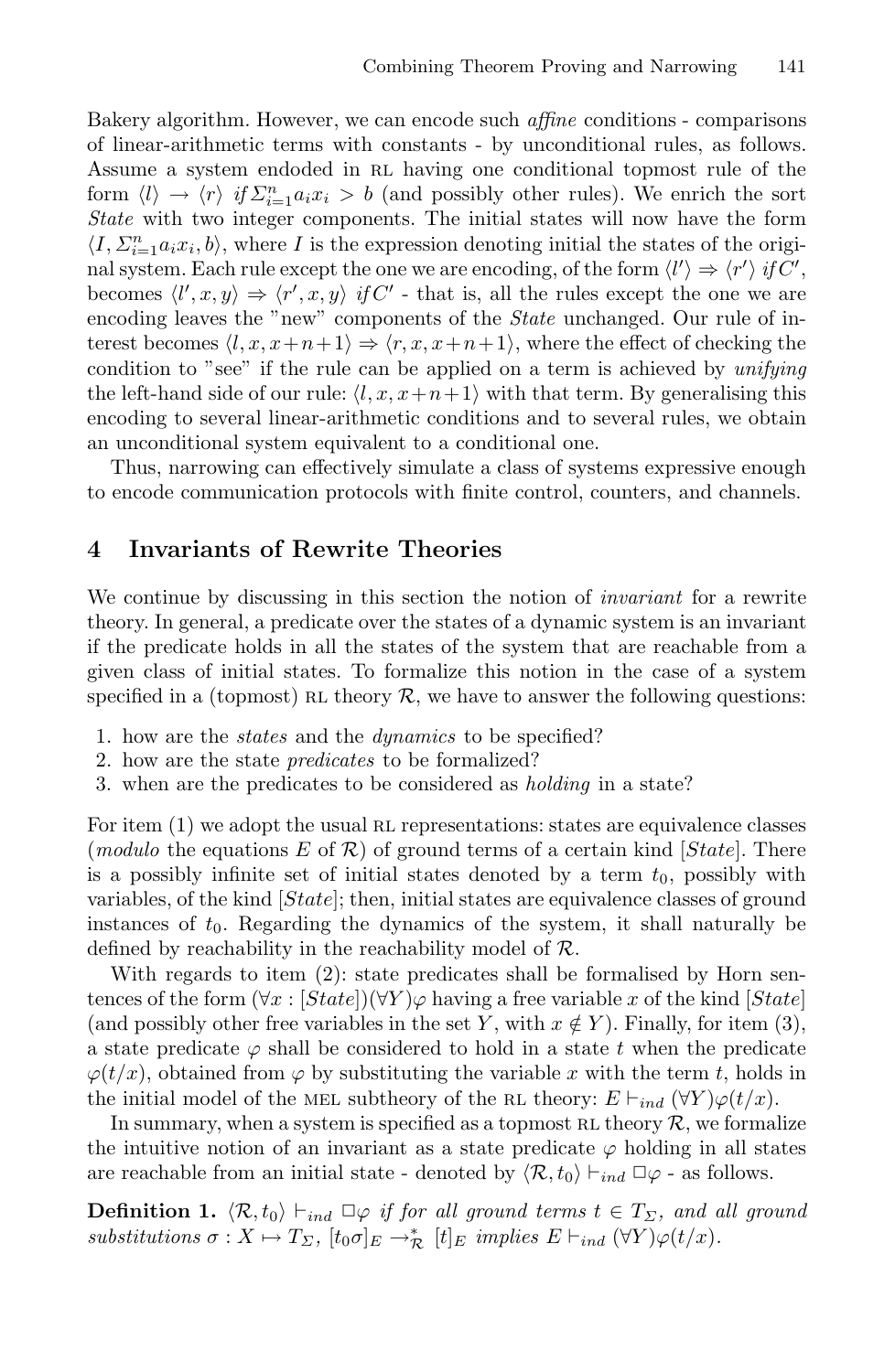*Example 3.* Consider the RL specification  $\beta A\mathcal{K}$  from Example [2.](#page-4-1) We have seen that the states of the system are quadruples consisting of two modes and two natural numbers built using the constructor  $\langle \ldots \rangle$  of the sort *State*. The mutual exclusion between readers and writers is encoded as the state predicate *mutex*:

 $(\forall x : [State])(\forall t_1, t_2 : Nat). \text{ } mutex(\langle C, C, t_1, t_2 \rangle) = \text{false}$  $(\forall x : [State]) (\forall t_1, t_2 : Nat, l_1, l_2 : Mode).$   $l_1 \neq C \Rightarrow mutex(\langle l_1, l_2, t_1, t_2 \rangle) = true$  $(\forall x : [State]) (\forall t_1, t_2 : Nat, l_1, l_2 : Mode).$   $l_2 \neq C \Rightarrow mutex(\langle l_1, l_2, t_1, t_2 \rangle) = true$ 

The invariance of mutex on the  $\beta A\mathcal{K}$  system starting from all states denoted by the term  $\langle S, S, t, t \rangle$  with the variable  $t : Nat$ , is written  $\langle BAK, \langle S, S, t, t \rangle \rangle \vdash_{ind}$  $\Box$ *mutex* and defined by: for all ground terms t of kind [State], and for each ground term  $n: Nat, \langle S, S, n, n \rangle \rightarrow_{\mathcal{BAK}}^* [t]_{E_{\mathcal{BAK}}}$  implies  $MAT \vdash_{ind} mutex(t/x)$ .

Before we proceed to verifying invariants by theorem proving, we show how invariants can be disproved using Maude's narrowing-based symbolic analysis.

Disproving invariants. Disproving an invariance statement  $\langle \mathcal{R}, t_0 \rangle \vdash_{ind} \Box \varphi$ amounts to finding a ground substitution  $\sigma$  and a sequence  $[t_0 \sigma]_E \to^*_{\mathcal{R}} [t]_E$ such that E  $\forall_{ind} \varphi(t/x)$ . If we find a narrowing sequence  $t_0 \leadsto_{\mathcal{R},E}^* t$  such that E  $\forall_{ind} \varphi(t/x)$ , then, by soundness of narrowing there exists a sequence  $[t_0 \sigma]_E \to_{\mathcal{R}}^* [t]_E$  such that  $E \not\vdash_{ind} \varphi(t/x)$ , hence,  $\langle \mathcal{R}, t_0 \rangle \vdash_{ind} \Box \varphi$  is disproved.

The completeness of narrowing says that all such "disproofs" will eventually be found by narrowing. Concretely, such sequences  $t_0 \leadsto_{\mathcal{R},E}^* t$  can be found by Maude's search command. Consider a variant  $\mathcal{BAK}'$  of our running example, in which the term 1 is replaced everywhere by the term 0. The invariance statement  $\langle \mathcal{BAK}', \langle S, S, t, t \rangle \rangle \vdash_{ind} \Box$ *mutex* can be disproved (falsified) by Maude's following command: search $\langle S, S, t, t \rangle \leadsto^* \langle C, C, t_1, t_2 \rangle$ , which immediately finds the term  $\langle C, C, 0, 0 \rangle$  violating the *mutex* predicate. A more involved use of the search command to check *auxiliary* invariants that are needed in an inductive proof of the "main" mutual-exclusion invariant of the  $\beta \mathcal{A} \mathcal{K}$  system is shown in Section [6.](#page-11-0)

#### <span id="page-8-0"></span>5 Theorem Proving for Invariance Properties

The previous section discussed the falsification of invariants. In this section we propose an approach for proving invariants. The structure of the section is as follows. We first define an automatic translation that takes a topmost RL theory R and a term  $t_0$ , possibly with variables, and generates a MEL theory  $\mathcal{M}(\mathcal{R}, t_0)$ , which enriches  $R$  with a sort called *Reachable* and with memberships defining this sort. We show that for all ground terms t, the state  $[t]_E$  is reachable in the initial model of R from an initial state  $|t_0\sigma|$  if and only if the term t has the sort Reachable in the initial model of  $\mathcal{M}(\mathcal{R}, t_0\sigma)$ . Then, we prove that, for any state predicate  $(\forall x : [State]) (\forall Y) \varphi$ , the statements  $\langle \mathcal{R}, t_0 \rangle \vdash_{ind} \Box \varphi$  and  $\mathcal{M}(\mathcal{R}, t_0) \vdash_{ind}$  $(\forall x : [State])(\forall Y)(x : Reachable \Rightarrow \varphi)$  are equivalent. This equivalence is the basis for proving invariants using inductive theorem provers, such as the itp tool.

<span id="page-8-1"></span>In the following definition, we "encode" reachability in a RL theory  $\mathcal R$  (starting from a possibly non-ground term  $t_0$ ) in a MEL theory  $\mathcal{M}(\mathcal{R}, t_0)$  using a membership axiom for  $t_0$  and a membership axiom  $\mu(\rho)$  for each rule  $\rho$  in  $\mathcal{R}$ .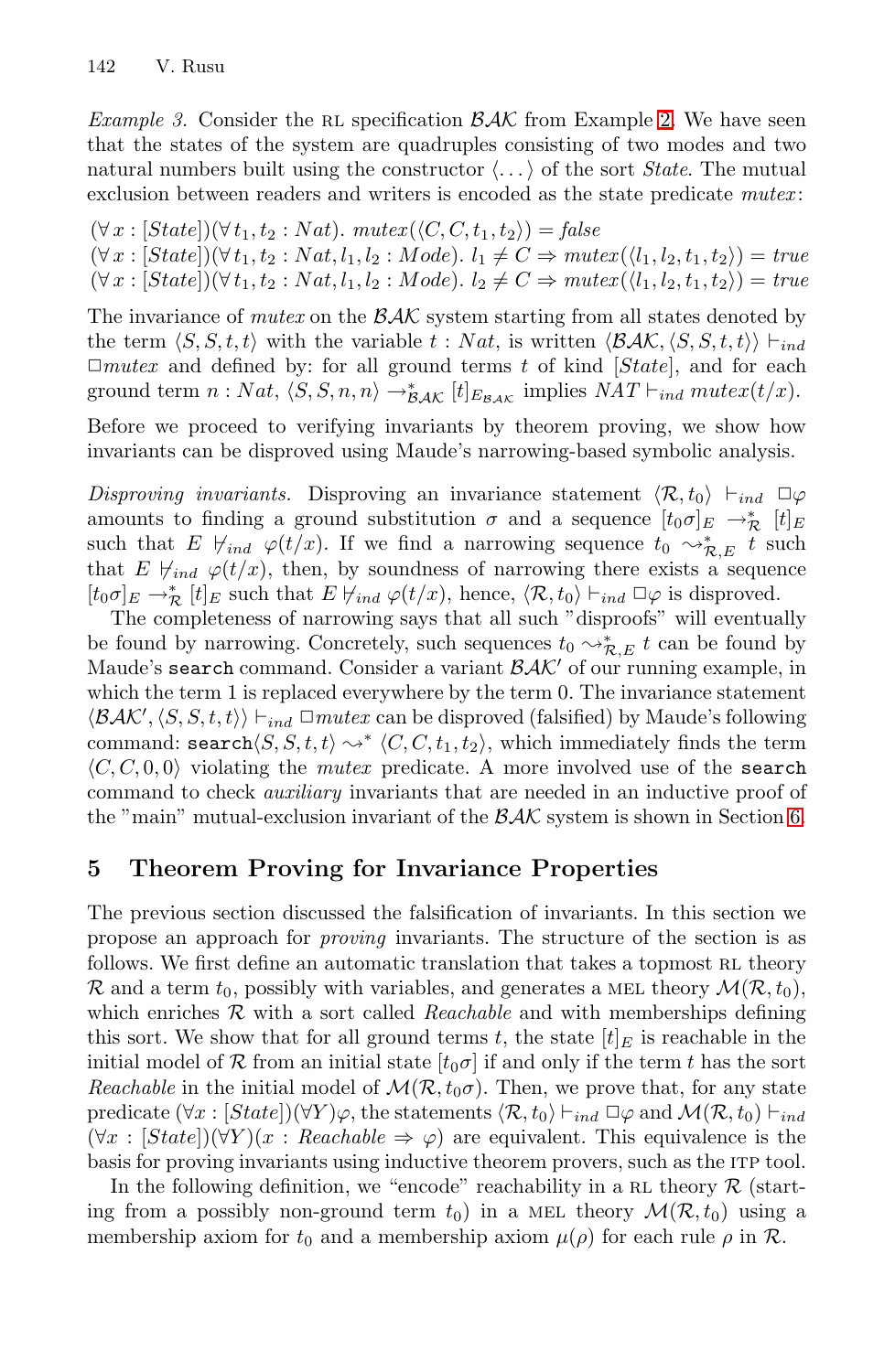**Definition 2.** Consider a RL theory  $\mathcal{R} = (K, \Sigma, S, E, R)$ , a sort State  $\in S$ , and a term  $t_0 \in T_{\Sigma, [State]}(X)$ . We denote by  $\mathcal{M}(\mathcal{R}, t_0)$  the following MEL theory  $(K_{\mathcal{M}(\mathcal{R},t_0)}, \Sigma_{\mathcal{M}(\mathcal{R},t_0)}, S_{\mathcal{M}(\mathcal{R},t_0)}, E_{\mathcal{M}(\mathcal{R},t_0)})$  constructed as follows:

 $-K_{\mathcal{M}(\mathcal{R},t_0)}=K$  $- \Sigma_{\mathcal{M}(\mathcal{R},t_0)} = \Sigma$  $-S_{\mathcal{M}(R,t_0)} = S \cup S'_{[State]}$  with  $S'_{[State]} = S_{[State]} \cup \{Reachable\}$  and Reachable  $\notin S$  $-E_{\mathcal{M}(\mathcal{R},t_0)}=E\dot{\cup}\{(\forall X)t_0:\text{Reachable}\}\cup\{\mu(\rho)|\rho\in R\},\text{ with }\mu((\forall X)\ l\rightarrow \emptyset)$ r if C)) being the membership  $(\forall X)$  r : Reachable if l : Reachable  $\wedge C$ .  $\Box$ 

*Example 4.* Consider the Bakery system given in Example [2.](#page-4-1) The MEL theory  $\mathcal{M}(\mathcal{B}\mathcal{AK}, \langle S, S, t, t \rangle)$  consists of the following elements:

- $-K_{\mathcal{M}(\mathcal{BAK},\langle S,S,t,t\rangle)}=K_{\mathcal{BAK}}.$
- $\Sigma_{\mathcal{M}(\mathcal{B}\mathcal{A}\mathcal{K}, \langle S,S,t,t\rangle)} = \Sigma_{\mathcal{B}\mathcal{A}\mathcal{K}}.$
- $-S_{\mathcal{M}(\mathcal{BAK},\langle S,S,t,t\rangle)}=S_{\mathcal{BAK}}\cup S'_{[State]},$  with  $S'_{[State]}=S_{\mathcal{BAK}_{[State]}}\cup\{Reachable\}$
- $-E_{\mathcal{M}(\mathcal{BAK},\langle S,S,t,t\rangle)}=E_{\mathcal{BAK}}\cup E'$ , where E' is the set of memberships axioms shown in Figure [3.](#page-9-0)

 $\langle S, S, t, t \rangle : Reachable$ 

 $\langle T, l_2, t_2+1, t_2 \rangle$ : Reachable if  $\langle S, l_2, t_1, t_2 \rangle$ : Reachable  $\langle C, l_2, t_1, 0 \rangle$ : Reachable if  $\langle T, l_2, t_1, 0 \rangle$ : Reachable  $\langle C, l_2, t_1, t_1+x+1 \rangle : Reachable \text{ if } \langle T, l_2, t_1, t_1+x+1 \rangle : Reachable$  $\langle S, l_2, 0, t_2 \rangle$ : Reachable if  $\langle C, l_2, t_1, t_2 \rangle$ : Reachable

 $\langle l_1, T, t_1, t_1 + 1 \rangle : Reachable \text{ if } \langle l_1, S, t_1, t_2 \rangle : Reachable$  $\langle l_1, C, 0, t_2 \rangle$ : Reachable if  $\langle l_1, T, 0, t_2 \rangle$ : Reachable  $\langle l_1, C, t_2+x+1, t_2 \rangle : Reachable \text{ if } \langle l_1, T, t_2+x+1, t_2 \rangle : Reachable$  $\langle l_1, S, t_1, 0 \rangle$ : Reachable if  $\langle l_1, C, t_1, t_2 \rangle$ : Reachable

<span id="page-9-0"></span>Fig. 3. Membership axioms for  $\mathcal{M}(\mathcal{B}\mathcal{AK}, \langle S, S, t, t \rangle)$ 

<span id="page-9-1"></span>**Lemma 1.** Consider a RL theory  $\mathcal{R} = (K, \Sigma, S, E, R)$ , with State  $\in S$  and  $t \in T_{\Sigma, [State]}$ . For all  $t' \in T_{\Sigma, [State]}$ ,  $[t]_E \rightarrow_{\mathcal{R}}^* [t']_E$  iff  $\mathcal{M}(\mathcal{R}, t) \vdash t'$ : Reachable.

Proof. The idea of the proof is that each transition in the reachability model of R, generated by using a rule ( $\rho$ ) of R, can be emulated by an deduction in the proof system of  $\mathcal{M}(\mathcal{R}, t)$ , using the membership  $\mu(\rho)$  given in Definition [2.](#page-8-1)

(⇒) By induction on the length of the sequence  $[t]_E \rightarrow_{\mathcal{R}}^* [t']_E$ .

If the length is 0 then  $E \vdash (\forall \emptyset)t = t'$ . The membership  $t : Reachable$  in  $\mathcal{M}(\mathcal{R}, t)$  implies  $\mathcal{M}(\mathcal{R}, t) \vdash t$ : Reachable, hence,  $\mathcal{M}(\mathcal{R}, t) \vdash t'$ : Reachable.

Assume the statement holds for sequence of length n. Any sequence  $[t]_E \rightarrow_{\mathcal{R}}^{n+1}$  $[t']_E$  of length  $n+1$  can be decomposed into  $[t]_E \to_R^n [t'']_E \to_R [t']_E$ , such that the last step uses a rule  $(\rho)$   $(\forall X) \ell \rightarrow r$  if C with a ground substitution  $\sigma$ .

1. then,  $t'' \equiv t''\sigma =_E l\sigma$  because  $t''$  is ground (and  $\equiv$  denotes syntactical equality),  $t' = E \r{r \sigma}$ , and  $E \vdash C\sigma$ . The latter implies a fortiori  $\mathcal{M}(\mathcal{R}, t) \vdash C\sigma$ ;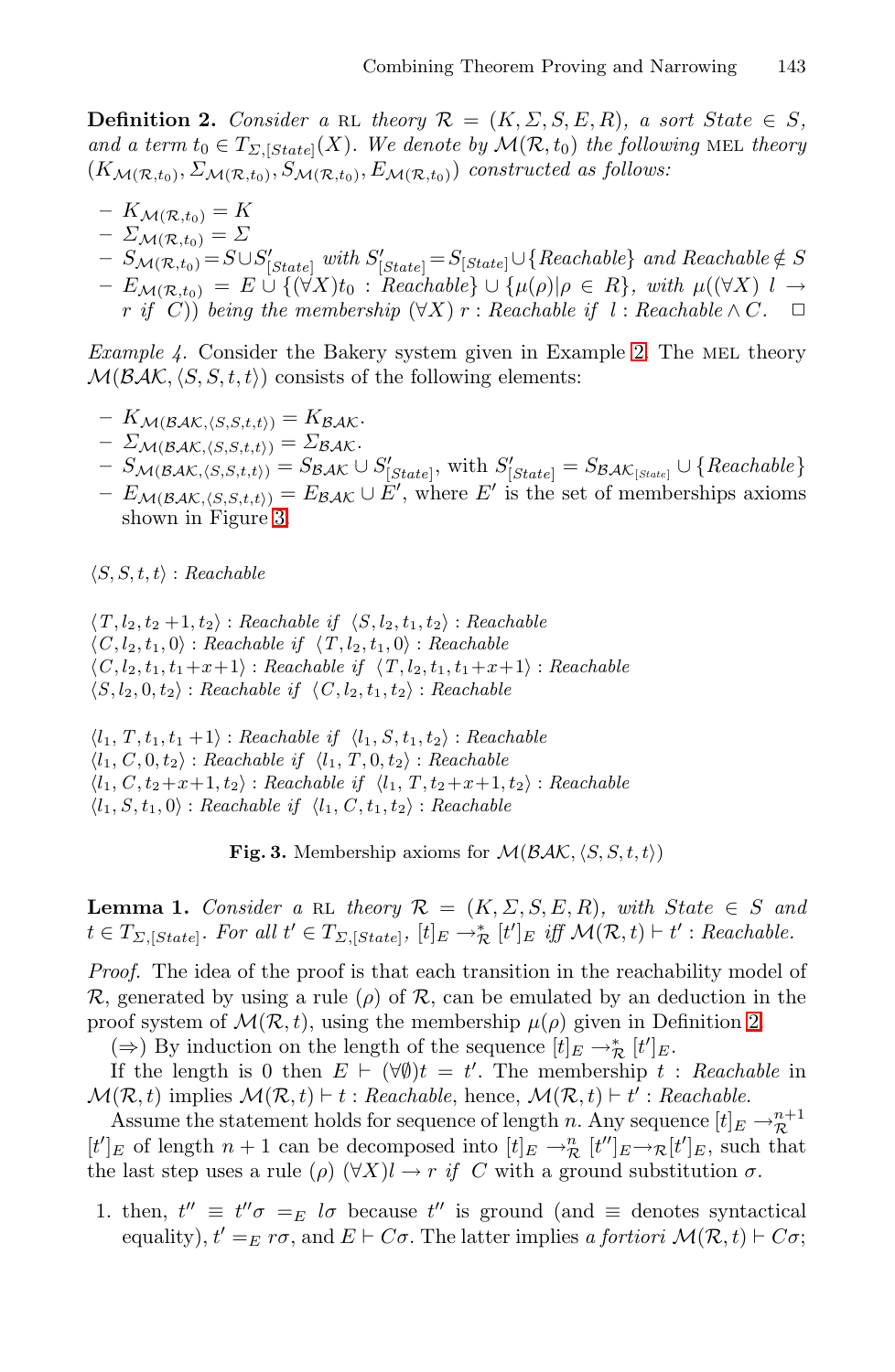- 2. by induction,  $\mathcal{M}(\mathcal{R}, t) \vdash t''$ : Reachable, hence,  $\mathcal{M}(\mathcal{R}, t) \vdash l\sigma$ : Reachable;
- 3. hence, using the membership  $(\mu(\rho))$  r : Reachable if l : Reachable  $\land C$  from Definition [2](#page-8-1) with  $\sigma$ ,  $\mathcal{M}(\mathcal{R}, t) \vdash r\sigma$ : Reachable, i.e.,  $\mathcal{M}(\mathcal{R}, t) \vdash t'$ : Reachable.

(←) By induction on the length of the proof  $\mathcal{M}(\mathcal{R}, t) \vdash t'$ : Reachable, where by length we here mean the number of applications of memberships of the form  $(\mu(\rho))$  r : Reachable if l : Reachable∧C generated from rules  $(\rho)$   $(\forall X)$ l  $\rightarrow$  r if C.

If the length is 0 then  $t'$ : Reachable has been proved using the membership t : Reachable for the initial term, hence,  $t =_E t'$  and  $[t]_E \to_{\mathcal{R}}^* [t']_E$  follows.

Assume the statement holds for sequence of length n. Any proof  $\mathcal{M}(\mathcal{R}, t)$  ⊢  $t'$ : Reachable of length  $n + 1$  can be decomposed into a proof  $\mathcal{M}(\mathcal{R}, t) \vdash t''$ : Reachable of length n, for some  $t'' \in T_{\Sigma}$ , followed by an application of a membership  $(\mu(\rho))$  r : Reachable if l : Reachable  $\wedge C$  with a ground substitution  $\sigma$ such that  $t' =_E r\sigma$ ,  $t'' =_E l\sigma$ , and  $\mathcal{M}(\mathcal{R}, t) \vdash C\sigma$ . Since the sort Reachable is "new" in  $\mathcal{M}(\mathcal{R}, t)$ , it does not occur in the condition C, hence,  $E \vdash C\sigma$ . Since  $t''$  is ground,  $t'' \equiv t''\sigma =_E l\sigma$ . Hence, the rule  $(\rho)$   $(\forall X)l \rightarrow r$  if C can be applied on  $t''$  and generates the transition  $[t'']_{E} \rightarrow \mathcal{R}[t']_{E}$ . By induction hypothesis,  $[t]_E \to_{\mathcal{R}}^* [t'']_E$ . The transitivity of the  $\to_{\mathcal{R}}^*$  relation concludes.

We have proved the equivalence between  $[t]_E \to_{\mathcal{R}}^* [t']_E$  and  $\mathcal{M}(\mathcal{R}, t) \vdash t'$ : Reachable for ground terms  $t, t'$ . In particular, in our setting where the terms  $t$  are ground instances of the (possibly, non-ground) term  $t_0$ , we obtain the equivalence between for all ground substitutions  $\sigma$ ,  $[t_0\sigma] \rightarrow_{\mathcal{R}}^* [t]_E$  and for all ground substitutions  $\sigma$ ,  $\mathcal{M}(\mathcal{R}, t_0\sigma) \vdash t$ : Reachable. However, in order to reason by induction on Reachable, we need a different hypothesis, namely,  $\mathcal{M}(\mathcal{R}, t_0) \vdash_{ind} t$ : Reachable. The following lemma bridges the gap between those statements.

<span id="page-10-0"></span>**Lemma 2.** For  $t_0 \in T_\Sigma(X)$  and  $t \in T_\Sigma$ ,  $\mathcal{M}(\mathcal{R}, t_0) \vdash_{ind} t$ : Reachable if and only if  $\mathcal{M}(\mathcal{R}, t_0\sigma) \vdash t$ : Reachable for all ground substitutions  $\sigma : X \mapsto T_{\Sigma}$ .

*Proof.* Let us denote by  $\mathcal{M}(\mathcal{R})$  the MEL theory obtained by removing the membership  $(\forall X)t_0$ : Reachable from the theory  $\mathcal{M}(\mathcal{R}, t_0)$  in Definition [2.](#page-8-1) Then,  $\mathcal{M}(\mathcal{R}, t_0) \vdash_{ind} t : Reachable \text{ iff } \mathcal{M}(\mathcal{R}) \vdash_{ind} ((\forall X)t_0 : Reachable \Rightarrow t : Reachable).$ Since truth in the initial model for a statement is equivalent to deduction of all ground instances of that statement, we obtain that the last entailment is equivalent to  $\mathcal{M}(\mathcal{R}) \vdash (t_0 \sigma : Reachable \Rightarrow t : Reachable)$  for all ground substitutions  $\sigma$ , itself equivalent to  $\mathcal{M}(\mathcal{R}, t_0\sigma) \vdash t$ : Reachable for all ground substitutions  $\sigma$ .  $\Box$ 

**Theorem 1.** Consider a RL theory  $\mathcal{R} = (K, \Sigma, S, E, R)$ , with State  $\in S$ , a term  $t_0 \in T_{\Sigma, [State]}(X)$ , and a state predicate  $(\forall x : [State], \forall Y)\varphi$ . Then  $\langle \mathcal{R}, t_0 \rangle \vdash_{ind} \Box \varphi$ if and only if  $\mathcal{M}(\mathcal{R}, t_0) \vdash_{ind} (\forall x : [State])(\forall Y)(x : Reachable \Rightarrow \varphi).$ 

*Proof.* Since  $x \notin Y$ ,  $\mathcal{M}(\mathcal{R}, t_0) \vdash_{ind} (\forall x : [State])(\forall Y)(x : Reachable \Rightarrow \varphi)$ is equivalent to  $\mathcal{M}(\mathcal{R}, t_0) \vdash_{ind} (\forall x : [State])(x : Reachable \Rightarrow (\forall Y)\varphi)$ , and using the fact that truth in the initial model for a statement is equivalent to deduction of ground instances of that statement, we obtain equivalently  $\forall t \in T_{\Sigma, [State]}$ .  $\mathcal{M}(\mathcal{R}, t_0) \vdash_{ind} (t : Reachable \Rightarrow (\forall Y) \varphi(t/x))$ . Then, using the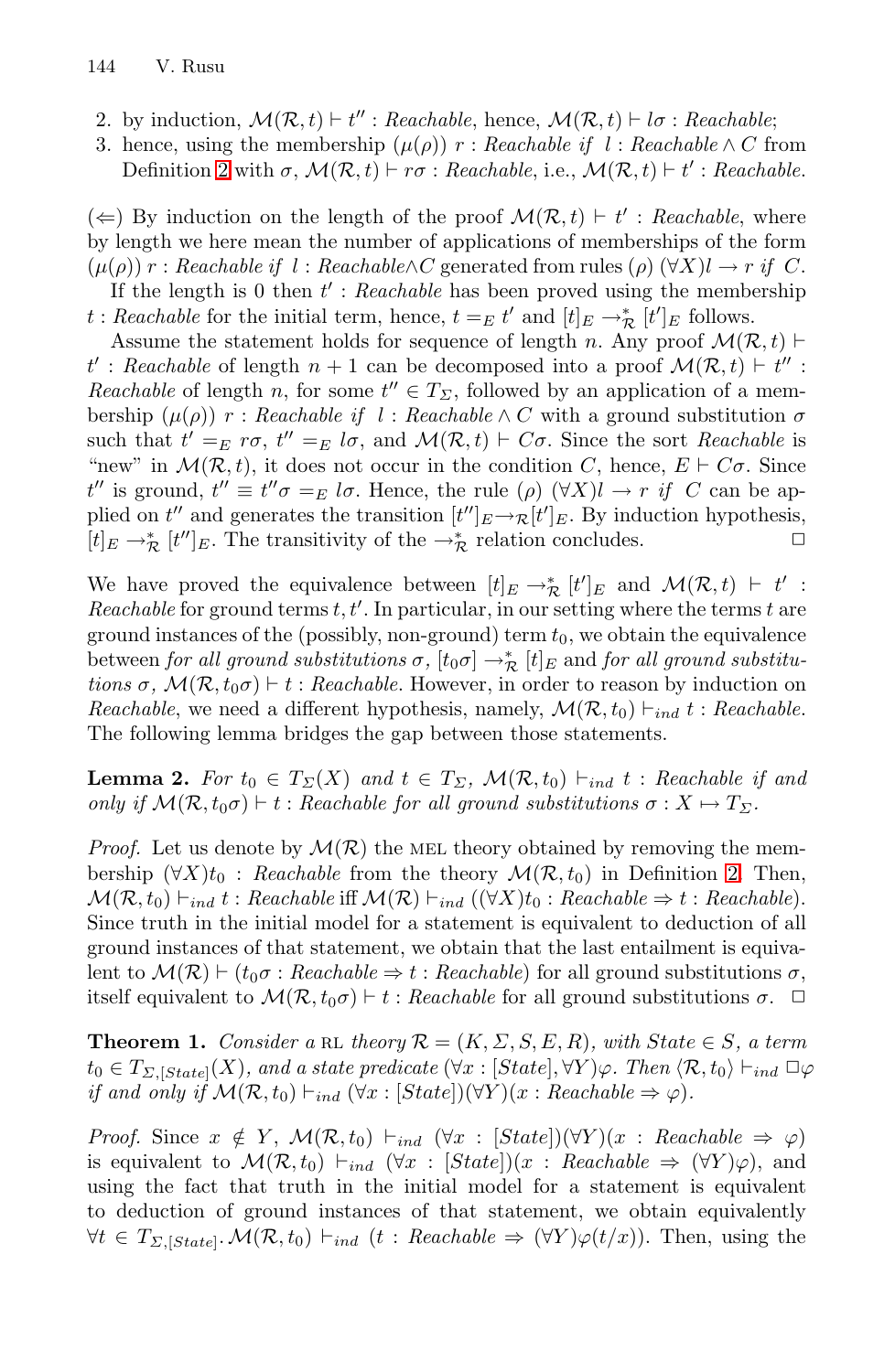equivalence  $A \vdash (B \Rightarrow C)$  iff  $(A \vdash B$  implies  $A \vdash C)$  we obtain equivalently

<span id="page-11-1"></span>
$$
\forall t \in T_{\Sigma, [State]}.\ \ ([\mathcal{M}(\mathcal{R}, t_0) \vdash_{ind} t : Reachable] \text{ implies} \ \ [\mathcal{M}(\mathcal{R}, t_0) \vdash_{ind} (\forall Y) \varphi(t/x)]) \tag{3}
$$

By using Lemmas [1](#page-9-1) and [2,](#page-10-0) the left-hand side of the above implication is equivalent to for all ground substitutions  $\sigma$ ,  $[t_0 \sigma]_E \rightarrow_R^* [t]_E$ . Then, the implica-tion [\(3\)](#page-11-1) is equivalent to ( $\ddagger$ ) for all  $t \in T_{\Sigma, [State]}$  and all ground substitutions  $\sigma$ ,  $[t_0 \sigma]_E$  → $*$ <sub>λ</sub>  $[t]_E$  *implies*  $\mathcal{M}(\mathcal{R}, t_0)$  ⊢<sub>*ind*</sub> (∀Y) $\varphi(t/x)$ . Finally, we note that truth in the initial model of  $\mathcal{M}(\mathcal{R}, t_0)$  and truth in the initial model of E are equivalent, for all statements that do not refer to the "new" sort Reachable, because, for, the truth of such statements, the memberships defining Reachable in  $\mathcal{M}(\mathcal{R}, t_0)$  are irrelevant. And  $\varphi$  does not refer to this sort, precisely because it is "new". Hence, the last statement (‡) in our chain of equivalences is itself equivalent to for all  $t \in T_{\Sigma, [State]}$  and all ground substitutions  $\sigma, [t_0 \sigma]_E \to^*_{\mathcal{R}}$  $[t]_E$  implies  $E \vdash_{ind} (\forall Y) \varphi(t/x)$ , which by Definition [1](#page-7-1) is  $\langle \mathcal{R}, t_0 \rangle \vdash_{ind} \Box \varphi$ .

#### <span id="page-11-0"></span>6 Testing Invariants before Proving Them

The results in the previous section show that proving invariants is equivalent to proving inductive theorems in the initial model of a MEL theory, thus, invariants can be proved by induction. Consider the specification  $\beta A\beta K$  and its mutex predicate. To prove the statement  $\langle \mathcal{BAK}, \langle S, S, t, t \rangle \rangle$   $\vdash_{ind} \Box$ mutex, we prove  $(\forall x)(x : Reachable \implies mutex(x) = true)$  in the initial model of  $\mathcal{M}(\mathcal{BAL}, \langle S, S, t, t \rangle)$  using the ITP tool. We describe that proof in some detail, and show that narrowing-based symbolic simulation is really useful in preventing the user from taking a wrong direction in the proof.

The proof goes by induction on the sort *Reachable*. This generates nine subgoals: one for the membership defining the initial state, and eight for the eight other memberships defining the sort Reachable (all memberships shown in Fig. [3\)](#page-9-0).

The subgoal for the initial states is automatically proved by the ITP. Out of the eight remaining subgoals, four are also automatically proved by the itp. Those are the subgoals corresponding to the memberships whose left-hand sides are states where at least one process is not in the Critical mode. These are, for the first process:  $\langle T, l_2, t_2+1, t_2 \rangle$  : Reachable if  $\langle S, l_2, t_1, t_2 \rangle$  : Reachable and  $\langle S, l_2, 0, t_2 \rangle$ : Reachable if  $\langle C, l_2, t_1, t_2 \rangle$ : Reachable, and the symmetrical ones for the second process. In the left-hand sides of these memberships, the mutex predicate obviously holds, and the ITP tool "realises" this.

The remaining subgoals cannot be automatically proved by the ITP, because it needs additional information that only the user can provide.

Corresponding to the following membership of the first process:

$$
\langle C, l_2, t_1, t_1 + x + 1 \rangle : Reachable \text{ if } \langle T, l_2, t_1, t_1 + x + 1 \rangle : Reachable
$$

the ITP presents us with essentially the following subgoal, written as a *sequent*: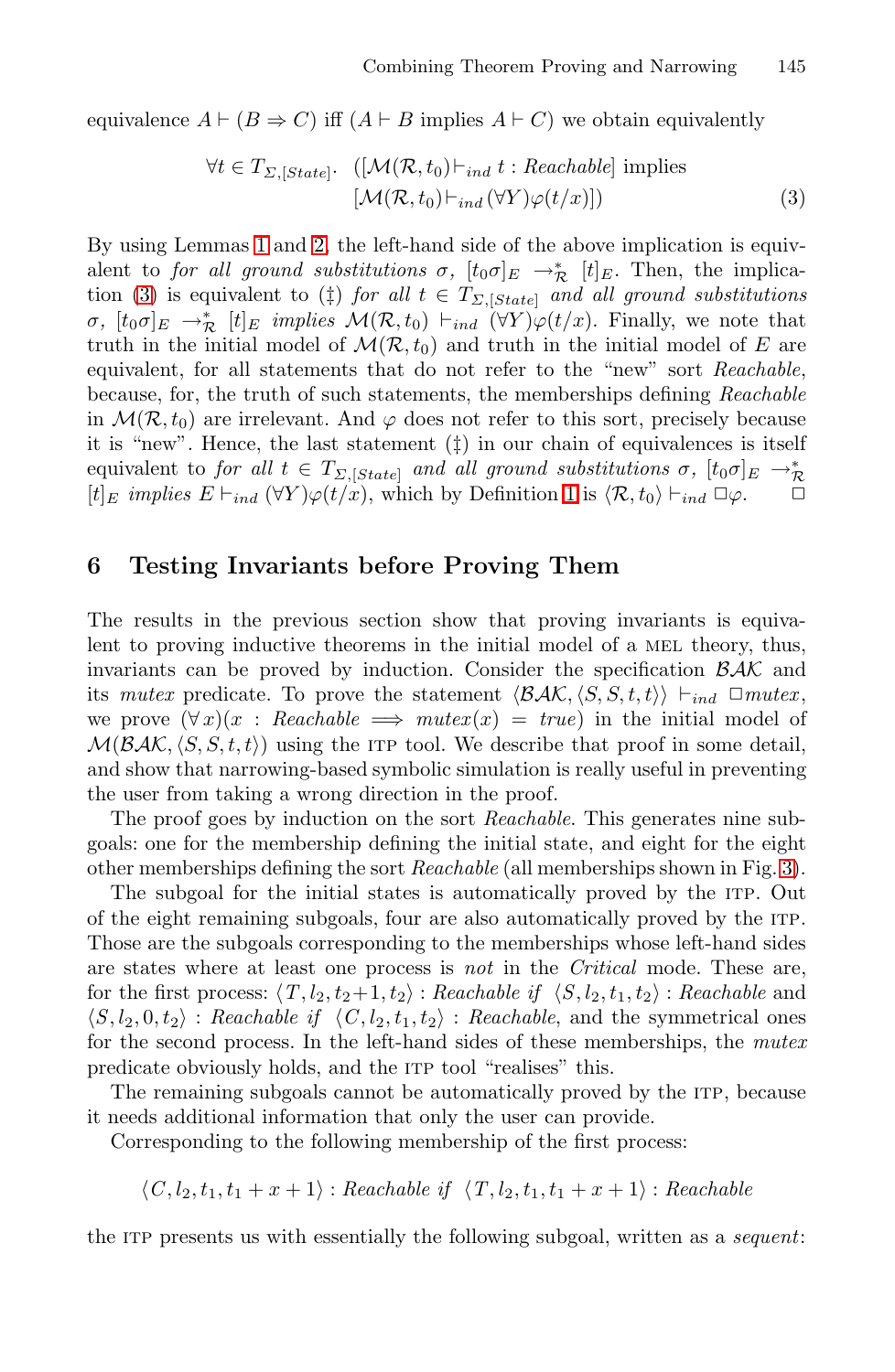$$
\frac{\langle T, l_2, t_1, t_1 + x + 1 \rangle: Reachable}{mutex(\langle T, l_2, t_1, t_1 + x + 1 \rangle)}\nmutex(\langle C, l_2, t_1, t_1 + x + 1 \rangle)
$$

That is, using the hypotheses "above" the line, one has to prove the conclusion "below" the line. In order to simplify her proof, the user performs a case splitting on the variable  $l_2$ , which generates three sub-subgoals for the given subgoal. Two of them are automatically proved by the ITP, because their conlusions are  $\text{mute}(C, T, t_1, t_1 + x + 1)$  and  $\text{mute}(C, S, t_1, t_1 + x + 1)$ , which obviously hold. However, the third sub-subgoal is not proved by the ITP: it has the form

<span id="page-12-1"></span>
$$
\langle T, C, t_1, t_1 + x + 1 \rangle: Reachable
$$
  
\n
$$
\frac{m \cdot \langle T, C, t_1, t_1 + x + 1 \rangle}{m \cdot \langle C, C, t_1, t_1 + x + 1 \rangle}
$$
\n
$$
(4)
$$

By examining the hypotheses in the subgoal [\(4\)](#page-12-1), the user realises that the second one is trivially *true*, hence, it is useless; and that the conclusion is trivially *false*. The only remaining possibility for proving the subgoal is therefore to prove that the first hypothesis:  $\langle T, C, t_1, t_1 + x + 1 \rangle$ : *Reachable* does not hold. After some thinking, the user realises that indeed, states of the form  $\langle T, C, t_1, t_1 + x + 1 \rangle$ should not be reachable, because the very basic principle of the Bakery algorithm is that the process that is in the critical section should have the smallest ticket; but that is precisely not the case in the states of the above form.

Happy with her reasoning, the user poses the following lemma to the ITP:

<span id="page-12-2"></span>
$$
\frac{\langle l_1, l_2, t_1, t_1 + x \rangle : Reachable}{l_2 \neq C} \tag{5}
$$

She postpones proving [\(5\)](#page-12-2), and confidently uses it to sucessfully prove the subgoal [\(4\)](#page-12-1). Eventually, she completes the proof of the main invariant mutex, and returns to proving [\(5\)](#page-12-2). However, no matter how hard she tries, she does not succeed. . . of course, because the lemma is not true! Indeed, had the user tried to falsify [\(5\)](#page-12-2) using Maude's narrowing-based search command, she would have realised her error: search  $\langle S, S, t, t \rangle \rightarrow^* \langle l_1, C, x, x+y \rangle$  immediately finds the solution  $x = 0, l_1 = S, y = 1+w$  for some  $w : Nat$ , which contradicts Lemma [\(5\)](#page-12-2).

Fixing the error in the lemma amounts to adding the hypothesis  $t_1 > 0$ . The fixed lemma is indeed provable, but now, the new lemma does not solve by itself the subgoal [\(4\)](#page-12-1), for which it was posed in the first place! To deal with this problem, the whole proof has to be re-thought, and a possible solution is to prove that states of the form  $\langle T, C, t_1, t_1 + x + 1 \rangle$  such that  $t_1 > 0$  are not reachable. The proof eventually succeeds, but with more effort than if the error in the lemma had been found using Maude's narrowing-based search command.

#### <span id="page-12-0"></span>7 Conclusion, Related Work, and Future Work

State-space exploration and model checking, both enumerative and symbolic, abstraction for reducing infinite-state systems to finite ones, and interactive theorem proving for infinite-state systems are well-known verification techniques.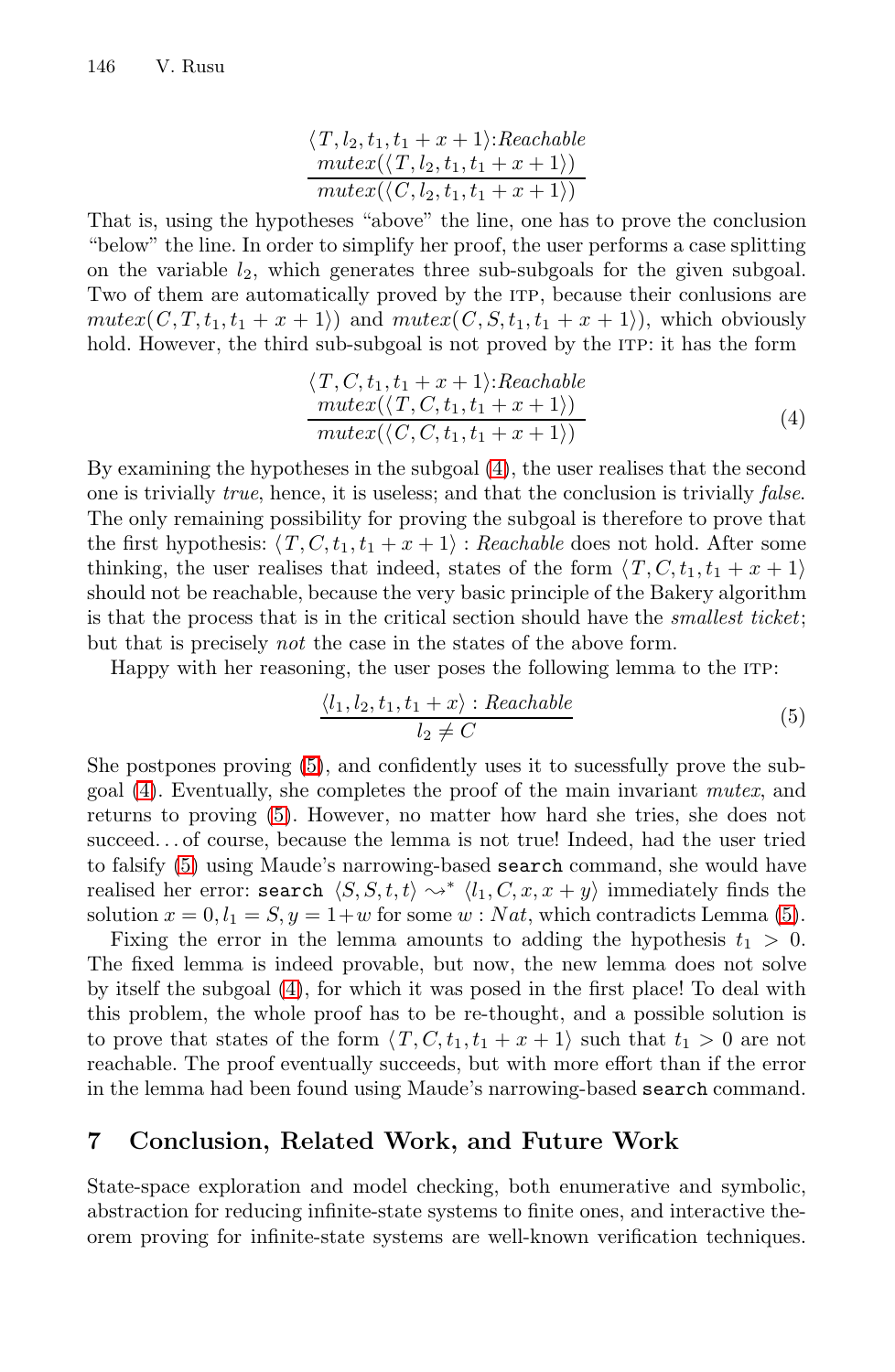

<span id="page-13-0"></span>Fig. 4. Our approach in the context of Maude's verification tools

For rewriting-logic specifications, all but the last one are currently supported in the Maude environment. Our contribution adds a part currently missing. The approach is based on an automatic translation of invariance properties of a significant fragment of rewriting logic (topmost, without rules in conditions or frozen arguments) into inductive properties of membership equational logic. The proposed approach can then be used in conjunction with those other tools (Figure [4\)](#page-13-0) thanks to the "semantical consistency" between the definition of invariance in reachable models of RL theories and the definition of narrowing. We illustrate on a simple Bakery algorithm the combination of theorem proving with narrowing for "testing" lemmas before proving them. The results are encouraging. We expect the benefits to be even more substantial for more complex systems and proofs. This statement has to be assessed by experiments. We have identified a class of systems that can be effectively symbolically simulated by narrowing, and can encode communication protocols; these are our natural future case studies.

Related Work. Unification and narrowing are features introduced in the latest version of Maude [\[11\]](#page-16-1). A tool built around Maude - the Maude NRL Analyser [\[17\]](#page-16-8) has been used for verifying security protocols, a topic also present in [\[3\]](#page-15-2). We are users of (the Maude implementation of) narrowing in combination with our theorem-proving approach, and plan to use them on communication protocols.

Regarding theorem proving, our work is inspired by Bruni and Meseguer, who proposed in [\[16\]](#page-16-7) a different encoding of rl into mel. Their translation handles RL in its full generality, and their goal is to define the semantics and proof theory of rl in terms of those of mel. By contrast, our encoding only captures a subset of RL, which has been shown in  $[3]$  to be expressive enough for specifying many classes of systems. But, in addition to [\[16\]](#page-16-7) we also encode invariance properties for the given subset of RL as inductive properties in MEL, which provides us with an effective way of verifying invariants by theorem proving, possibly in interaction with Maude's other symbolic analysis tools. Moreover, our encoding is much simpler than that proposed in  $[16]^2$  $[16]^2$ . A simple encoding is essential in theorem-proving, for users to "recognise" the properties they are trying to prove.

<span id="page-13-1"></span> $^{\rm 2}$  We encode reachability using only one additional  $sort,$  without any new operations. By contrast,  $[16]$  requires to double the number of kinds in the RL specification, and for each kind, there are 4 new sorts, and 4 operations defined using 7 equations each.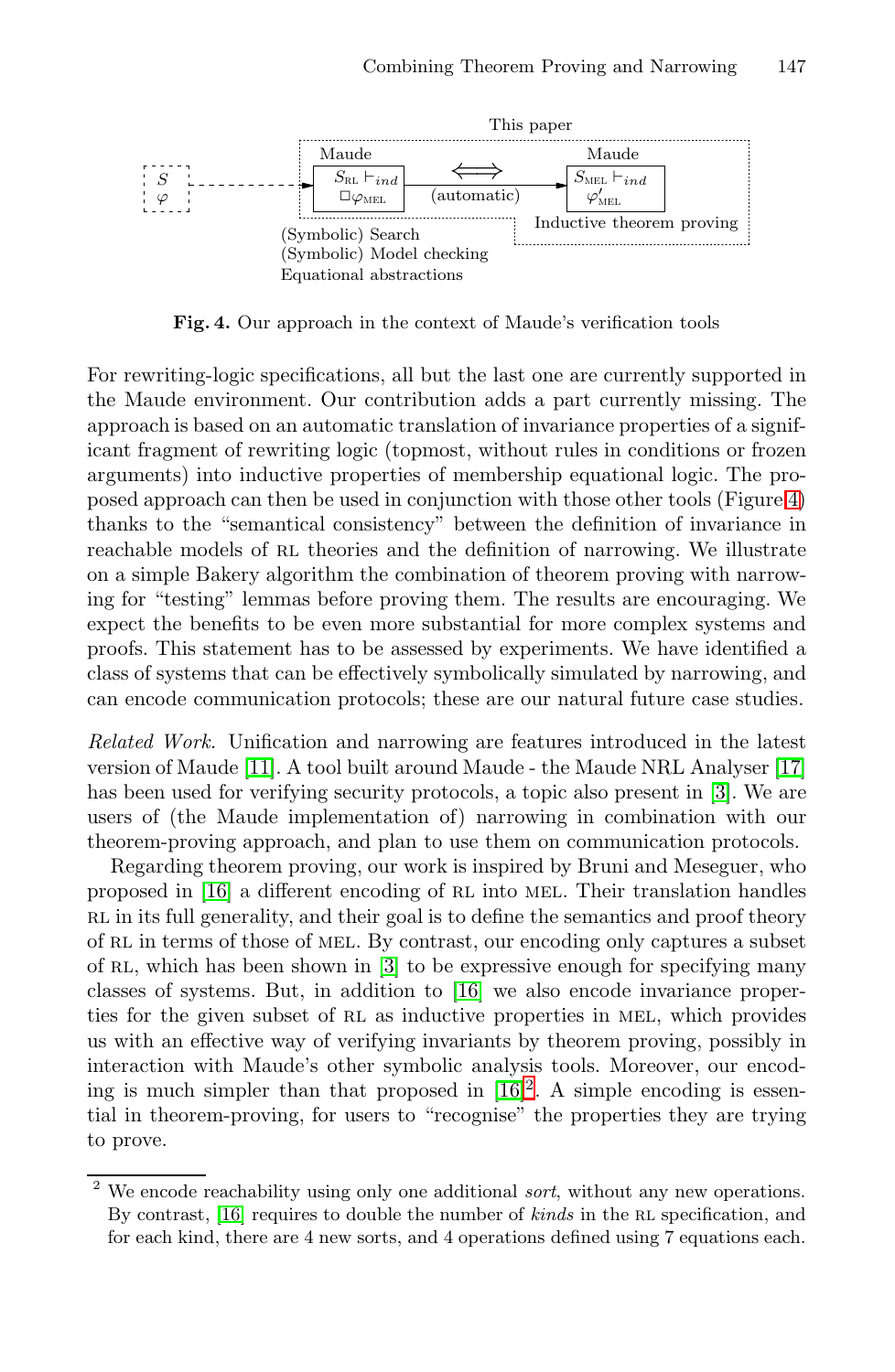

<span id="page-14-0"></span>Fig. 5. Observational Transition Systems: representation in CafeOBJ and other tools

The present paper improves our own earlier, French version of this work [\[18\]](#page-16-9). The notions of dynamics and invariance that we use in the present paper are standard for systems specified in RL. Hence, our theorem-proving approach for invariants, and narrowing-based symbolic simulation for invariant falsification "talk about" the same notion of invariant, i.e., we have a semantical consistency. By contrast, the notions of dynamics and invariance in [\[18\]](#page-16-9) are ad-hoc: we defined there a "ground top-level rewriting" and defined the dynamics of systems specified in RL and the notion of invariance based on that notion. Hence, in [\[18\]](#page-16-9) we used enumerative state-space exploration for invariant falsification, without certainty that the falsification procedure deals with the same notion of invariant as the theorem-proving approach. Moreover, enumerative exploration can only deal with systems with finitely many initial states (expressed using finitely many ground terms). By contrast, symbolic analysis can deal with systems with possibly infinitely many initial states (expressed using a non-ground term). This is also the case of our theorem-proving approach. On the other hand, we verify in  $[18]$  a more involved, *n*-processes version of the Bakery Algorithm, where nontrivial auxiliary invariants are required for proving the mutual-exclusion goal.

There is a huge body of work dedicated to proving and disproving invariants, and it is impossible to cite all references. We limit ourselves to the approach probably closest to ours, proposed by the CafeOBJ group from Japan's Advanced Institute of Science and Technology. Their approach consists in encoding the system under verification as an Observational Transition System (OTS), and invariants as state predicates over the states of OTSs. The OTS can be represented into several formalisms (Figure [5\)](#page-14-0): CAFEOBJ and Coq, for theorem proving [\[19](#page-16-10)[,20\]](#page-16-11); Maude, for invariant falsification using enumerative techniques [\[21\]](#page-16-12); and smv, for model checking [\[22\]](#page-16-13). Closest to our work is the theorem-proving approach in CafeOBJ. The fundamental difference between our approach and theirs lies in the fact that we remain within one single, integrated environment and formalism (that of Maude and of rewriting logic/membership equational logic), which allows us to rely on a common semantics for the various verification activities (Figure [4\)](#page-13-0). By contrast, the CafeOBJ group use several tools, with different formalisms and different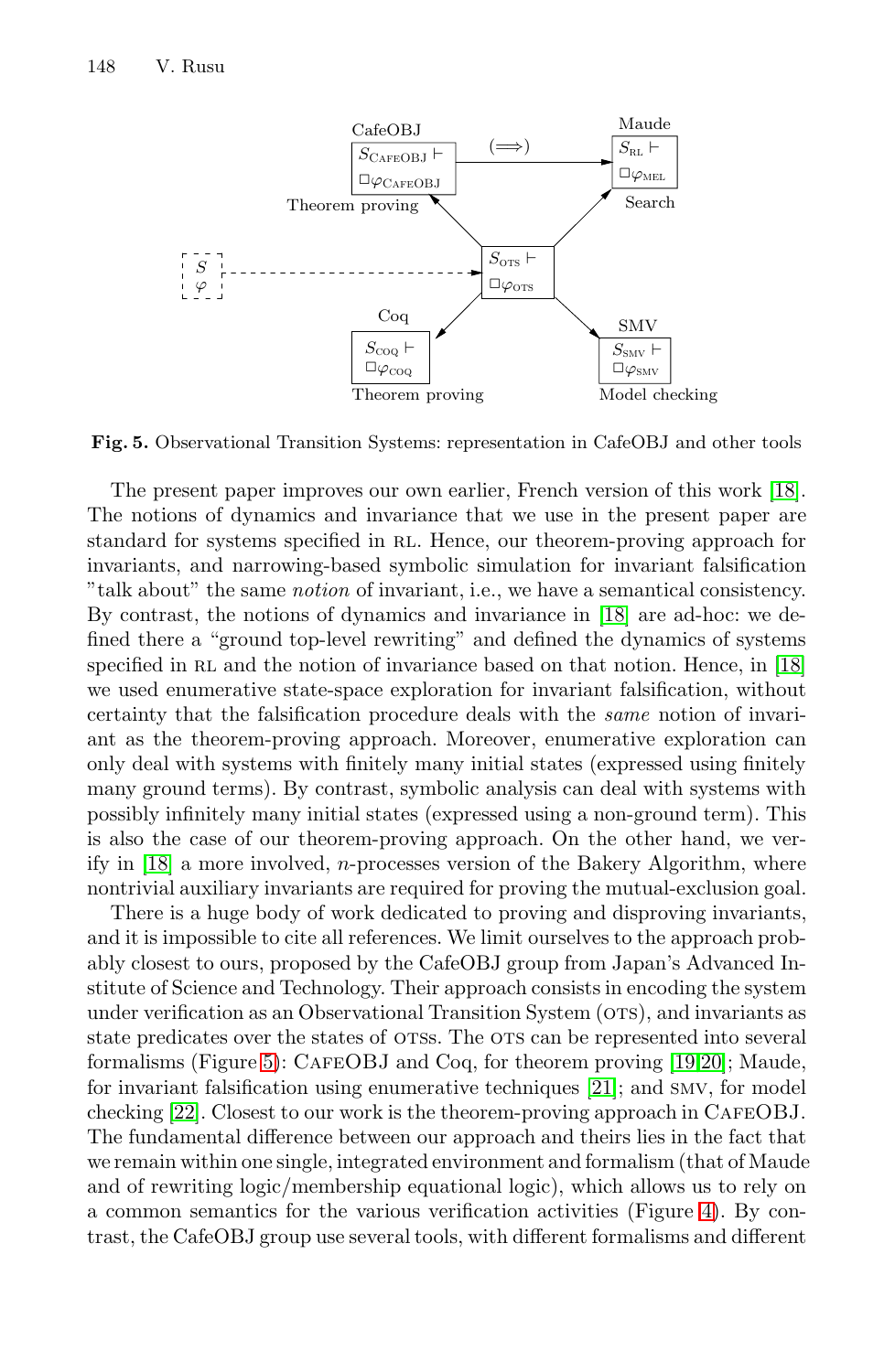underlying semantics (Figure [5\)](#page-14-0). This naturally raises the question of semantical consistency. On the other hand, by not "bothering" with semantical consistency, the CafeOBJ approach can be more efficient than ours, because they can use highly-specialised tools, which are typically more efficient than Maude's (symbolic) model checker and theorem prover that we are using.

In the future we are planning to explore the integration of our theorem proving approach with Maude's symbolic model checker for temporal logic [\[12\]](#page-16-2). The model checker builds and analyses a symbolic graph encoding the reachable states of the system. An invariant established by theorem proving may help the symbolic model checker, by showing that certain nodes of a symbolic graph are unreachable and can be safely removed from it; thereby enabling the model checker to prove certain temporal-logic properties that could not be proved before. For example, consider a version of the Bakery algorithm containing the additional rule  $\langle C, C, t_1, t_2 \rangle \Rightarrow \langle C, C, t_1, t_2 \rangle$ , which says that if the protocol enters the critical section, it stays there forever in the same state. Assume that the symbolic graph "has" a symbolic state of the form  $\langle C, C, t_1 + 1, t_2 + 1 \rangle$ . Then, on this graph, the temporal-logic property  $\Box((t_1 > 0 \land t_2 > 0) \Rightarrow \Diamond(t_1 = 0 \lor t_2 = 0)),$ which says that, from all reachable states state where both tickets are nonzero, a state where at least one ticket is 0 will eventually be reached, is not provable. The reason is the self-loop on  $\langle C, C, t_1 + 1, t_2 + 1 \rangle$ . By proving mutual exclusion we can safely remove that state (and the loop responsible for the model checker's failure) from the graph, thereby possibly enabling the model checker to succeed.

#### <span id="page-15-0"></span>References

- 1. Martí-Oliet, N., Meseguer., J.: Rewriting logic: roadmap and bibliography. TCS 285(2), 121–154 (2002)
- <span id="page-15-1"></span>2. Meseguer, J., Rosu, G.: The rewriting logic semantics project. TCS 373(3), 213–237 (2007)
- <span id="page-15-2"></span>3. Meseguer, J., Thati., P.: Symbolic reachability analysis using narrowing and its application to the verification of cryptographic protocols. Higher-Order and Symbolic Computation 20(1-2), 123–160 (2007)
- <span id="page-15-3"></span>4. Eker, S., Knapp, M., Laderoute, K., Lincoln, P., Meseguer, J., Sönmez, M.K.: Pathway logic: Symbolic analysis of biological signaling. In: Pacific Symposium on Biocomputing, pp. 400–412 (2002)
- <span id="page-15-4"></span>5. Clavel, M., Durán, F., Eker, S., Lincoln, P., Martí-Oliet, N., Meseguer, J., Talcott, C. L. (eds.): All About Maude - A High-Performance Logical Framework. LNCS, vol. 4350. Springer, Heidelberg (2007)
- <span id="page-15-5"></span>6. Borovansk´y, P., Kirchner, C., Kirchner, H., Moreau, P.E., Ringeissen, C.: An overview of ELAN. Electr. Notes Theor. Comput. Sci. 15 (1998)
- <span id="page-15-6"></span>7. Diaconescu, R., Futatsugi, K.: Logical foundations of CafeOBJ. TCS 285(2), 289– 318 (2002)
- <span id="page-15-7"></span>8. Meseguer, J.: Membership algebra as a logical framework for equational specification. In: Parisi-Presicce, F. (ed.) WADT 1997. LNCS, vol. 1376, pp. 18–61. Springer, Heidelberg (1998)
- <span id="page-15-8"></span>9. Eker, S., Meseguer, J., Sridharanarayanan, A.: The Maude LTL model checker. Electr. Notes Theor. Comput. Sci. 71 (2002)